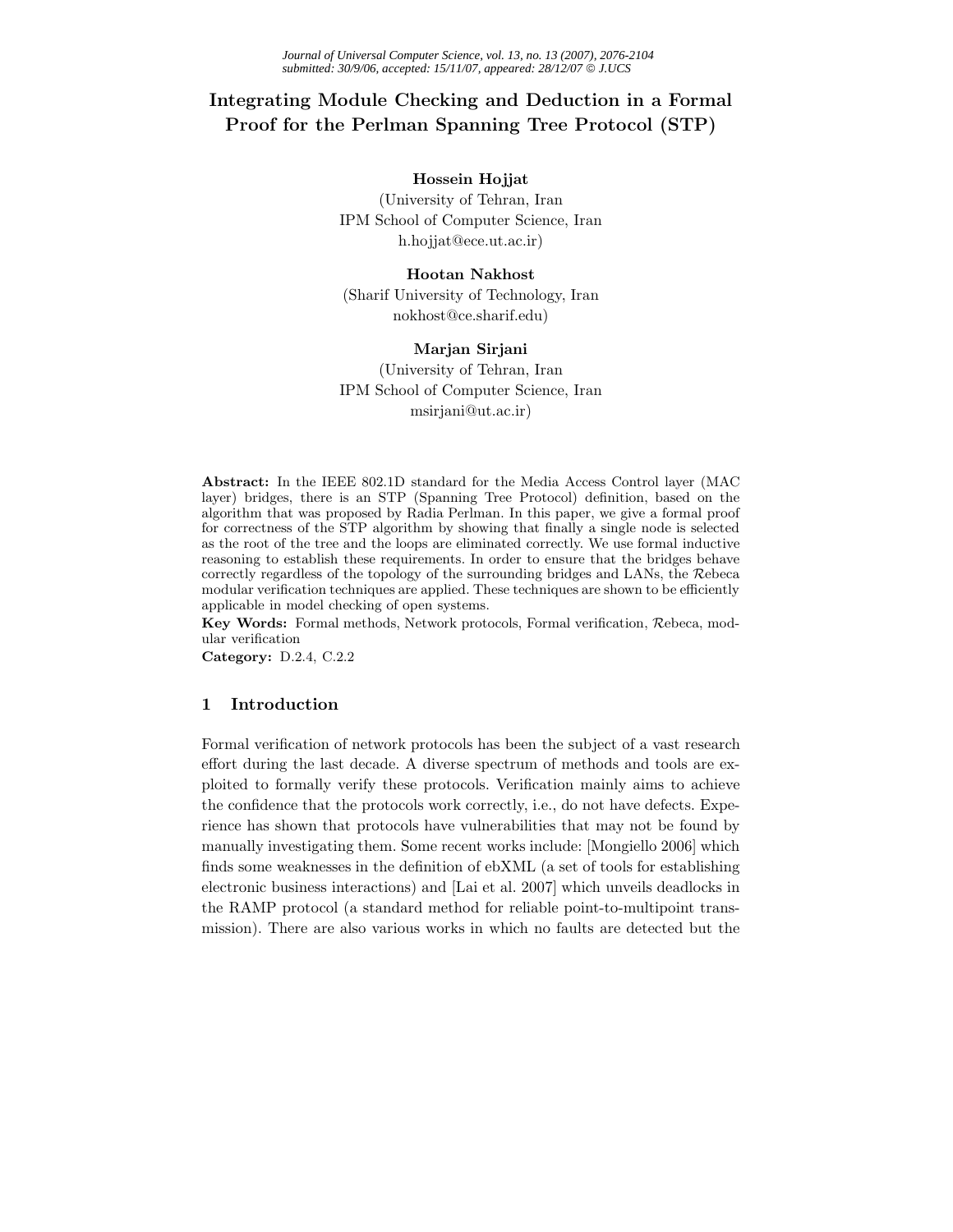correctness of the protocol is verified and proved. The papers [Talukder et al. 2006, Leen et al. 2006] belong to this class.

Despite the fact that the number of network protocols is quite large, they are usually classified in the seven-layer OSI networking reference model. IEEE 802 is the leading group for defining standards for the two lower layers of the network. 802.1D is the IEEE MAC Bridges standard which includes the spanning tree protocol. The spanning tree protocol was first implemented in the DEC LAN bridges in the mid 1980s by Perlman [Perlman 1985]. Although the protocol has been subject to some changes and improvements through the past years, the basics of the algorithm are mostly unchanged. We have attempted to remain faithful to the original description of Perlman. There are some minor differences which are discussed in Section 3.

The protocol mainly removes the undesirable loops in the network. In case of a single LAN, there is no need to worry about loops since there is only a single active path in the network. But in a larger network, a number of LANs are connected by using devices called bridges [Tanenbaum 2003]. Because this may generate loops, bridges are equipped with the STP (Spanning Tree Protocol) algorithm to handle this problem.

In this paper we propose a formal verification method for the STP algorithm. We model the behavior of bridges and LANs using Rebeca, which is an actor-based modeling language that resembles Java in syntax. Rebeca is a toolsupported modeling language that utilizes the modular verification techniques. The language is essentially based on the actor model. A model in Rebeca consists of a set of concurrent reactive objects, called rebecs. The only means of communication is to send messages asynchronously. The rebecs are event-driven in a way that they respond to the received messages by executing the corresponding message servers. The incoming messages are queued in an internal mail queue.

One may prove the correctness of the behavior of the bridge in a certain closed environment. However, firstly we soon reach the limits of our current verification techniques and hardware resources as the number of components slightly increases. Secondly, our proof of correctness in the restricted closed system, has no formal implication as for the correctness of the same bridge in any other environment. Thus, it makes perfect sense to apply module checking techniques [Kupferman et al. 1996, Kupferman et al. 1997, Kupferman et al. 2001] to prove the desired properties of a bridge in an arbitrary environment and also to integrate module checking and induction to prove the overall properties in a general network (regardless of its topology).

We apply the Rebeca modular verification (module checking) approach presented for Rebeca in [Sirjani et al. 2005b, Sirjani et al. 2004b] to make sure that a bridge performs its intended behavior when it is composed with different LANs and bridges in different environments. The value of this approach was proven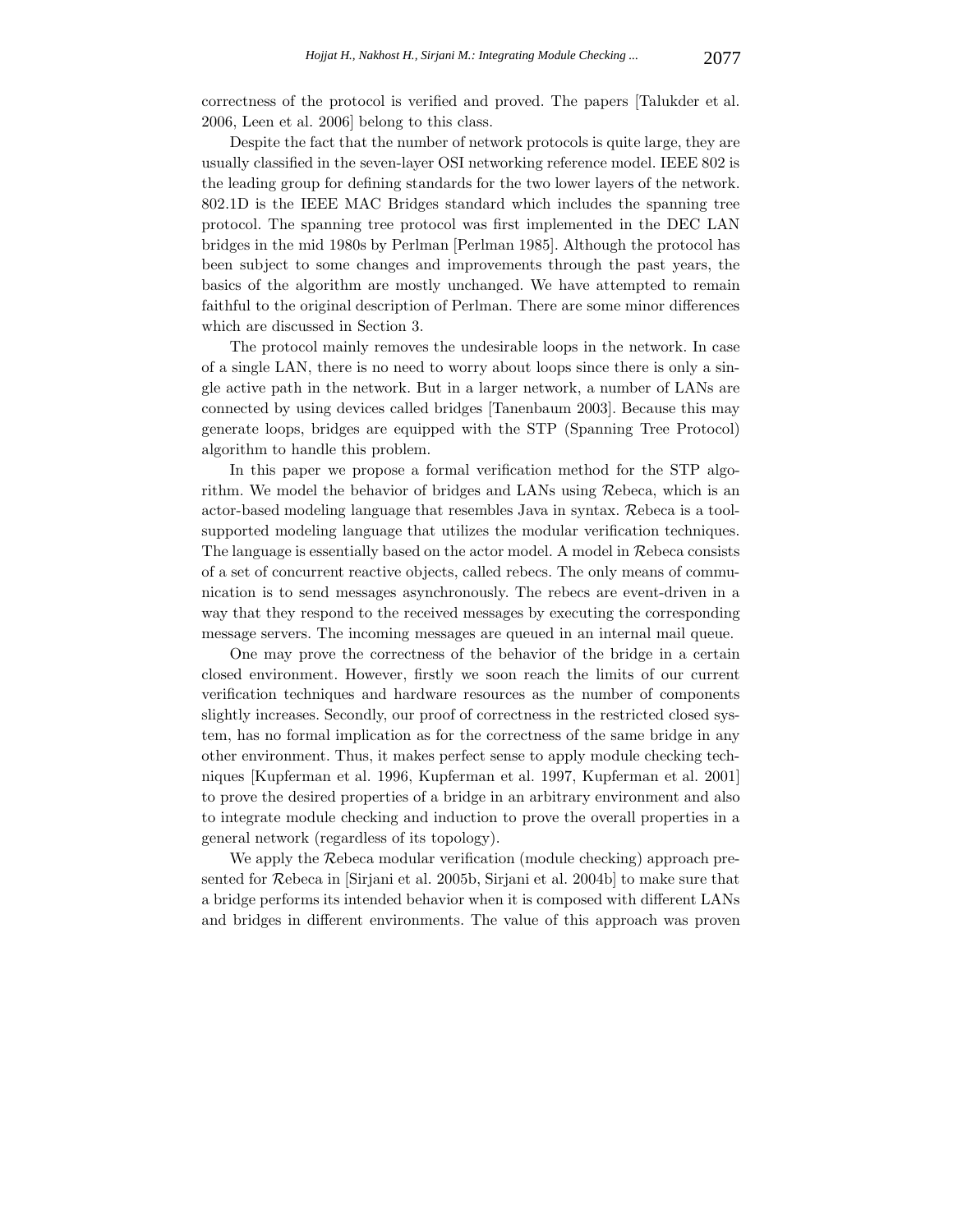during our initial attempts to verify some network topologies with a quite limited number of nodes. Our series of experiments has revealed that without applying any abstraction techniques, the state space of the model explodes quickly. Furthermore, studying the problem in some special case is not sufficient to conclude a general result about the protocol. In the module checking technique the system is considered in an arbitrary environment so it can help us to move from a set of specific results in a few examples to general conclusions.

To prove the correctness of the STP algorithm, three major consequences of the algorithm in the network must be proved. One of these consequences is that a single bridge is finally elected as the root. To prove this part, we need inductive reasoning integrated with module checking. The induction is based on the distance of the bridges to the root. In this manner, a property is proved for the actual root (induction base), and then it is proved that the property holds in all distances from the root.

We use the Rebeca verifier toolset [Sirjani et al. 2005a] to translate the Rebeca models to Promela [Holzmann 1991]. The properties are checked on the generated Promela code. For model checking we translate the Rebeca code to Promela using the Rebeca toolset. This translation is straightforward and if we directly model the system in Promela it would not make a significant difference in the generated code. The main advantages of using Rebeca, as compared to Promela, are the following. First, Rebeca enables us to incorporate its modular verification theory to sketch a general proof. Second, asynchronous message passing and the object-oriented nature of Rebeca facilitate modeling the network protocols. A computer network is a set of separate endpoints communicating merely by asynchronous message passing, which is well fitted in the fully asynchronous model of Rebeca. Moreover, the object-oriented nature of Rebeca facilitates modeling in comparison to Promela. Another alternative is to prove the correctness of the behavior of each node (bridge) by theorem proving. But, in our approach we use a more natural way to map the algorithm to (Java-like) Rebeca models and then automatically model check the model. In addition, the code can be directly used in the real implementation (by a few refinements).

In an earlier version of this paper [Hojjat et al. 2006], we assumed that the root election part of the algorithm is correct, and we only examined the algorithm for enabling and disabling the links. Here we give the proof from scratch, without any previous assumptions. This paper is organized as follows. In the following section we study similar research areas and related work. The STP protocol is introduced in Section 3. Section 4 is devoted to an introduction to Rebeca. The Rebeca model of STP in a typical network is explained in Section 5. The proof is presented in Section 6. We conclude the paper with summarizing the work in Section 7.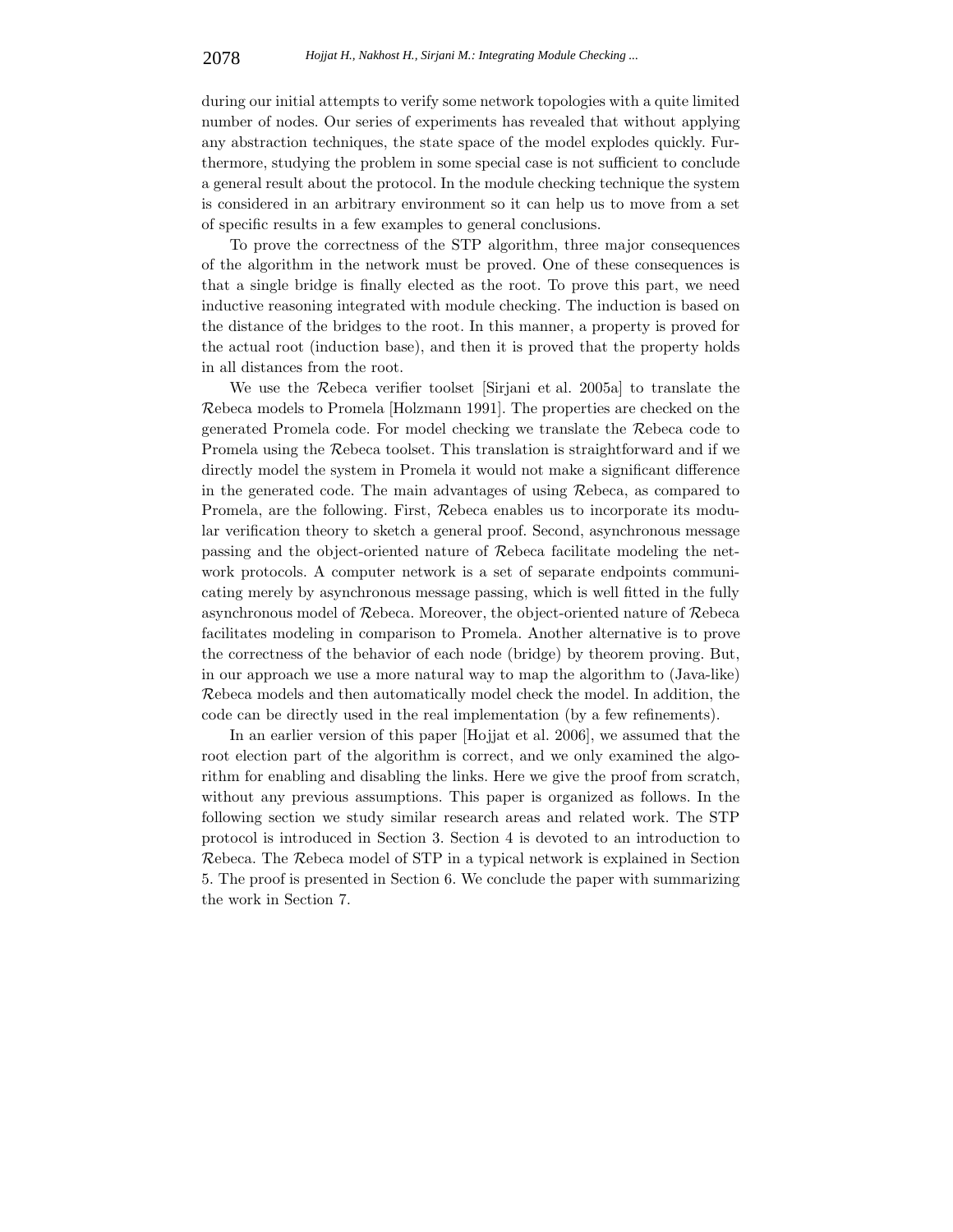# **2 Related work**

There are various works in which network protocols are verified for safety and liveness properties. Two main approaches in formal verification, model checking (algorithmic) and theorem proving (deductive) [Manna et al. 1995] are both used for this purpose. In model checking [Clarke et al. 1999], a system is checked to see if it preserves some specification, usually stated in temporal logic [Clarke et al. 1986, Manna et al. 1992]. In theorem proving [Gallier 1985], a problem is formulated as proving a theorem in a mathematical proof system, and the modelers attempt to construct the proof of the theorem, usually using a theorem prover as an aid. There are also methods which integrate model checking and deductive approaches. Abstraction and compositional verification are used to tackle the state space problem of model checking. Our work can be categorized among the methods which integrate model checking and deductive approaches and also uses reduction techniques in module checking. Here, we mention some works on protocol verification using theorem proving, model checking and integrated approaches.

Among famous theorem provers, there are PVS [Shankar 1996] and Isabelle/HOL [Gordon et al. 1993] which have received more attention. In [Rusu 2003], the author has verified the data transfer service of the SSCOP protocol. The main challenge of the service is to provide a reliable communication between two endpoints over an unreliable network. In the protocol specification, sender and receiver are decomposed into five components (three for the sender, two for the receiver). Instead of composing the components together and study the behavior of the whole composition, compositional reasoning [de Roever et al. 2001] is used. The specification requires many requirements (252), most of which can be concluded locally for a separate component. The authors of [Rusu 2003] have used theorem proving for proving the specification of each component, while in our work we module check each component to verify the required property. Also, we need to use induction to prove the correctness of the algorithm in an arbitrary network.

CADP (Construction and Analysis of Distributed Processes, formerly known as CÆSAR/ALDEBARAN Development Package) [Fernandez et al. 1996] has ´ also been used for model checking in many protocols. The CADP toolbox offers a lot of capabilities, such as translating LOTOS [Bolognesi et al. 1987] specifications to the C language for further simulation and analysis and analyzing the low-level protocol descriptions specified as finite state machines. A subsequent case study illustrates the practical experiences that have benefited from CADP. In [Tronel 2003] CADP is used to verify the correctness of a protocol for deploying and configuring a large set of software components over a set of distributed computers/devices. To cope with the complexity of this protocol, compositional verification is used. Each component in the specification is translated into a sep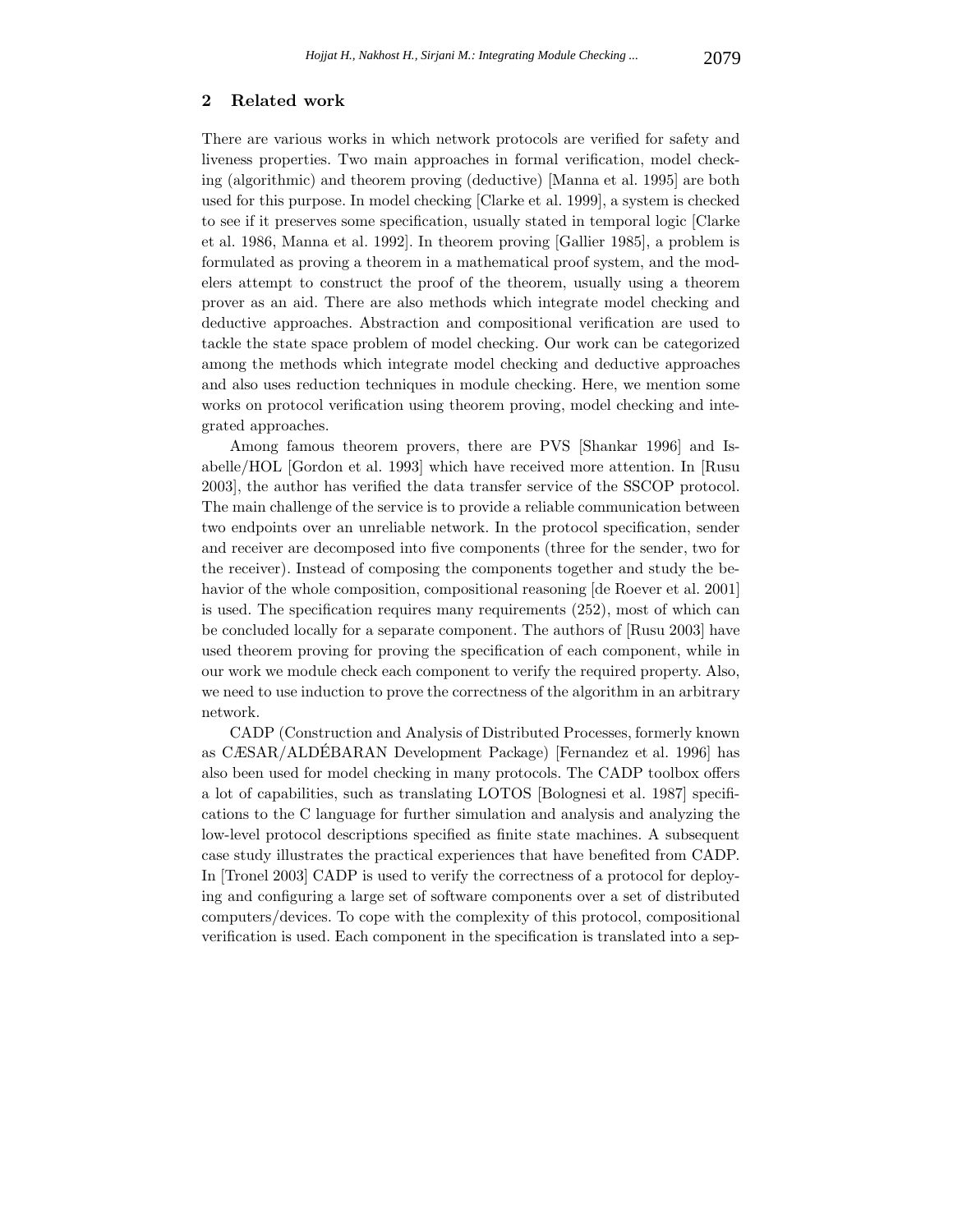arate process in the generated LOTOS code. This way, an incorrect behavior in a given process can be immediately tracked back to the corresponding activity. This work relies on model checking and no proof techniques are applied. The required properties can be verified by model checking each process.

The model checker SPIN [Holzmann 1997] is a widely distributed software package that supports the formal verification of distributed systems. SPIN uses a high level language Promela (Process Meta Language) to specify the description of the systems, and LTL (Linear Temporal Language) [Manna et al. 1983] is its specification langauge. The following case studies show examples where SPIN is used in verifying different protocols. The translation layer of the Wireless Application Protocol (WAP) is considered in [He et al. 2004]. WAP is the global standard for the applications that use wireless communication. It is proved that the protocol is *well formed*, for example, it is not underspecified and the execution has progress. The complete properties of the well-formed protocols are defined in [Holzmann 1991]. The authors in [He et al. 2004] have translated the informal description of the protocol for each of the endpoints (initiator and responder) to a finite state automaton (FSA), and then these two FSAs are coded in Promela. In this work the focus is on a single transaction between an initiator and a responder, so there is no reason to worry about the topology of the network; while in our work we consider an arbitrary network and hence use induction to prove the protocol. Another difference is the level of modeling, we use Rebeca which is a high level actor-based language to model the required nodes of the network instead of FSA.

The NetBill protocol is verified in [Fanjul et al. 1998]. NetBill is an ecommerce protocol designed to be used in commercial transactions of information through the Internet. There are three parties involved in a NetBill transaction: consumer, merchant and the bank. This work abstracts away the cryptographic details of the protocol and formally proves its high level properties. The approach is similar to that of [He et al. 2004], i.e., translating the communications in the protocol to FSA and then coding the results in Promela.

The papers [Bhargavan et al. 2000, Bhargavan et al. 2002] study the loop freeness of the On-Demand Distance Vector Routing (AODV). AODV is an algorithm for routing data across the wireless ad-hoc networks. The papers discover the conditions that lead to the formation of routing loops. The problematical points are considered in the new RFC of the protocol, and the conference paper is acknowledged [Perkins et al. 2003]. The approach of [Bhargavan et al. 2002] for proving the loop freeness in the correct version of AODV is very similar to our work. Some local properties of a node is proved by module checking in Promela, and then, deduction techniques are exploited to prove the correctness of the protocol in general. The method for the general proof is theorem proving using Isabelle/HOL. Only under certain circumstances for a process in Promela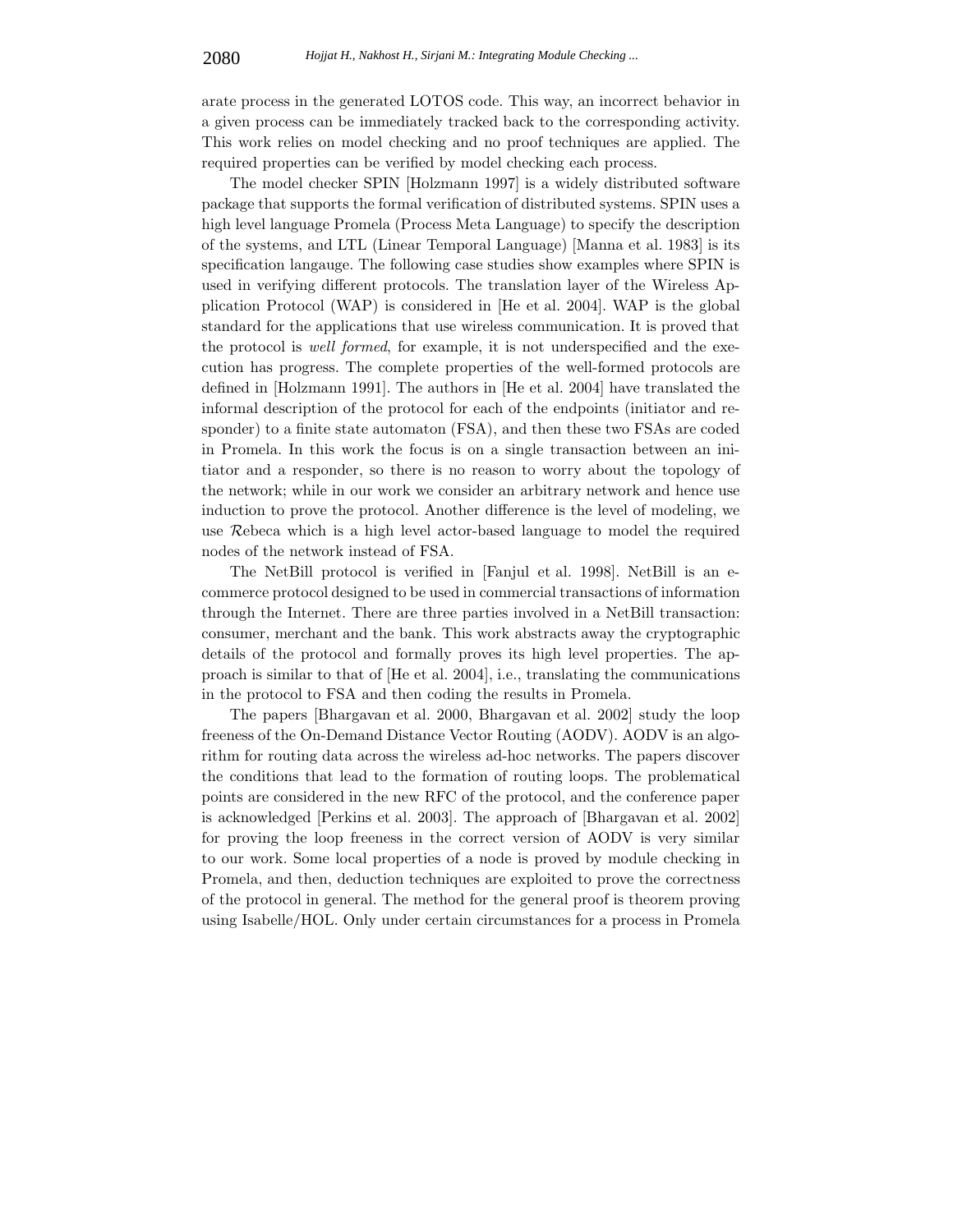one may argue that module checking is sound, where for Rebeca there is a general theorem [Sirjani et al. 2004b, Sirjani et al. 2005a] which can be used in any kind of model. So, the approach we use in this paper can also be used for other protocols without any reservations.

In this work, we use module checking for compositional verification, and deduction for generalizing the results from some topology-specific network to general networks. We use Rebeca as our modeling language, which is natural for modeling the nodes of a network and is supported by a module checking theorem [Sirjani et al. 2005b] and a model checking tool set [Sirjani et al. 2005a].

# **3 The Spanning Tree Protocol**

There can be many motives for connecting several LANs together and creating an extended LAN. One essential reason is the limitation of the length of a typical LAN. As an example, an Ethernet network cannot be longer than 2.5 kilometers. So if an organization has buildings in different far locations, a single LAN does not suffice. Furthermore, partitioning a single big LAN to several smaller LANs makes the management of the network easier, and localizes the errors. It can also lighten the loads; the traffic of each LAN is restricted only to that LAN and does not spread all over the network. It is reasonable and natural to have a network of LANs. The LANs are connected using devices named bridges, or alternatively MAC bridges as they work in the second layer of the OSI model (Media Access Control is a sublayer of the second layer). In a network made out of LANs and bridges loops may exist. This occurs because the network might be managed by more than one administrator, or there may be some extra cabling established between bridges to provide redundancy. This is especially useful in case of failures.

When a loop exists in a network, some LANs can be reached through more than one path. This situation is confusing for a bridge that wants to forward a message to a destination, since it appears that the destination can be reached through multiple interfaces. With the purpose of sending a message to a single target, duplicate messages are sent. This floods the network, and may cause severe problems. The spanning tree protocol sets up a spanning tree in the network to remove the loops. The spanning tree protocol which is considered in this paper was initially proposed by Perlman [Perlman 1985]. This protocol is the basis for the spanning tree protocol definition in the IEEE 802.1D [IEEE 2004] standard. The STP description of the standard has been changed through its different revisions, but the principles are essentially the same. We use the original description of Perlman [Perlman 1985] in this paper.

A graph is a tree if and only if all of its nodes, except one which is the root, has exactly one ancestor. To determine a single root for the graph, the STP algorithm uses the MAC addresses or identifiers (hereafter, IDs) of the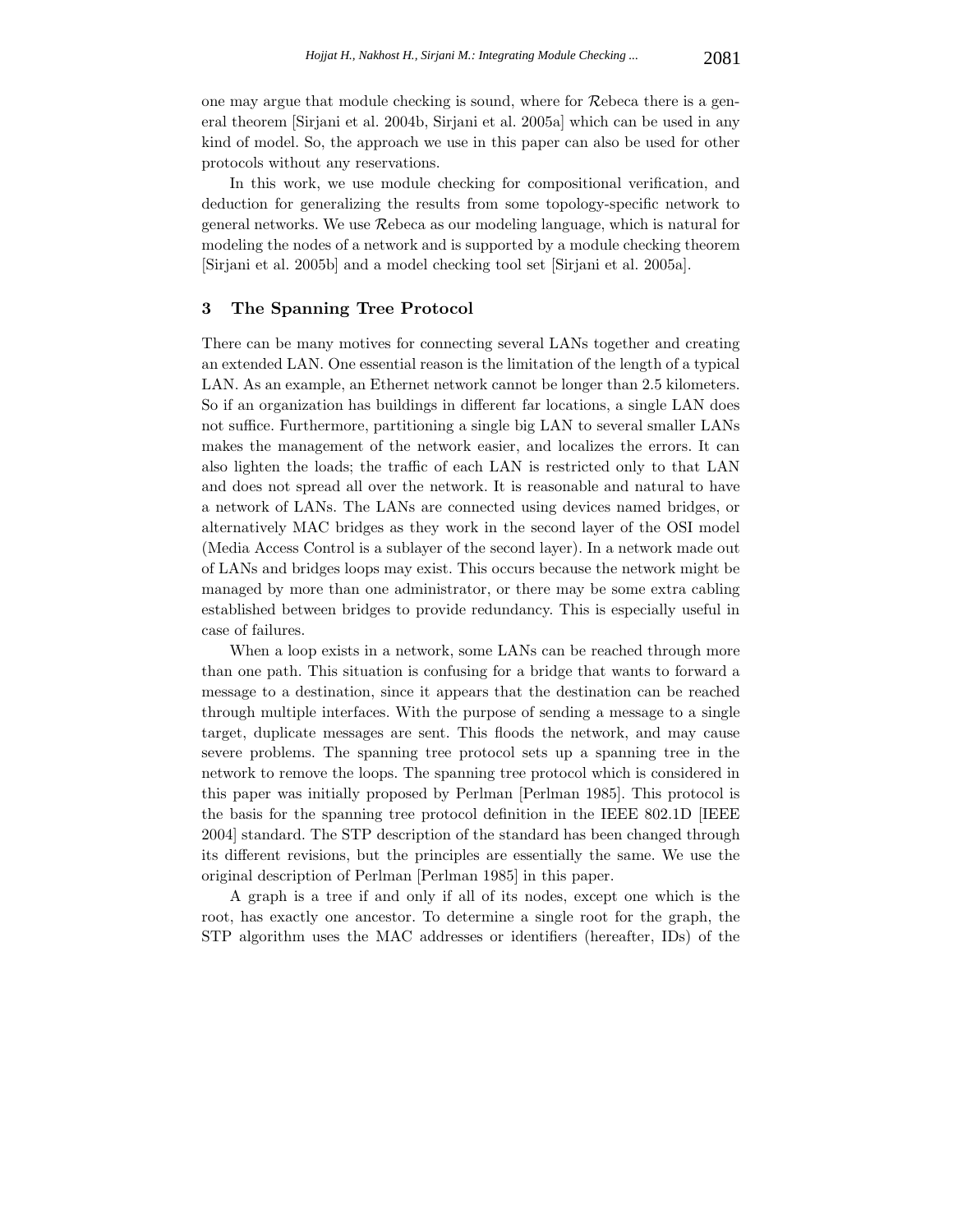bridges. The bridge that has the smallest ID should become the root of the tree. Note that the MAC addresses are unique, so each network has only one root. At the beginning when the network is switched on, the bridges are not aware of the bridge in the network with the smallest ID, so they exchange their beliefs about the network state. The messages that are used for this purpose in this protocol are called Hello messages [Perlman 1985] or Bridge Protocol Data Units (BPDUs) [Cisco 1997]. After the network reaches its steady state, only the real root has the permission to make Hello messages, and the other nodes only forward the Hello messages.

In each Hello message, among other information, these three fields exist: the ID of the sender bridge, the ID of the bridge that the sender believes it is the root, and the believed distance of the sender to the root.

Throughout the paper we shall use the following two definitions, which are essentially based on [Perlman 1985]:

- **Designated Bridge of a LAN:** the closest bridge from the LAN to the root. In the tie condition, the bridge with the smallest ID is the designated bridge. The designated bridge for a LAN is unique.
- **Predecessor LAN of a Bridge:** the LAN connected to a bridge closest to the root. In the tie condition, predecessor LAN will be chosen arbitrarily. The predecessor LAN for a bridge is unique and root has no predecessor LAN.

The distances are computed as the number of LANs in the shortest path from one point to another. For example, in Figure 1 the distance of  $B_3$  to  $B_1$  is 2, since  $l_3$  and  $l_4$  are in the shortest path from  $B_3$  to  $B_1$ . In this extended LAN,  $B_1$  has the smallest ID among the bridges so it is the root.  $B_2$  is designated for  $l_2$ , as it is on a shorter path than  $B_3$  to the root. The root distances of  $B_5$  and  $B_6$  are both equal to 1. In the tie conditions the bridge with the smallest ID is the designated bridge, so  $B_5$  is selected as the designated bridge for  $l_6$ .  $B_6$  is not designated for  $l_{10}$  since this LAN is directly connected to the root. However, since  $l_{10}$  is closer than both  $l_6$  and  $l_7$  to the root, it is the predecessor LAN for  $B_6$ . In the case of  $B_3$ , the selection of the predecessor LAN is arbitrarily, because the root distances of both  $l_2$  and  $l_3$  are equal to 1.

Each bridge holds the root ID, the distance to the root, the predecessor LAN and a flag for each of its links. The flag for a link shows whether the bridge is designated for the corresponding LAN or not. At the initial state, every bridge claims to be the root and also designated for all of the LANs connected to it, so it regularly creates Hello messages and spreads them over the network reporting itself as the root. Whenever a bridge receives a Hello message having a root ID better than its believed root ID, the belief of the bridge will be updated regarding the information in the Hello message. Each bridge computes its distance from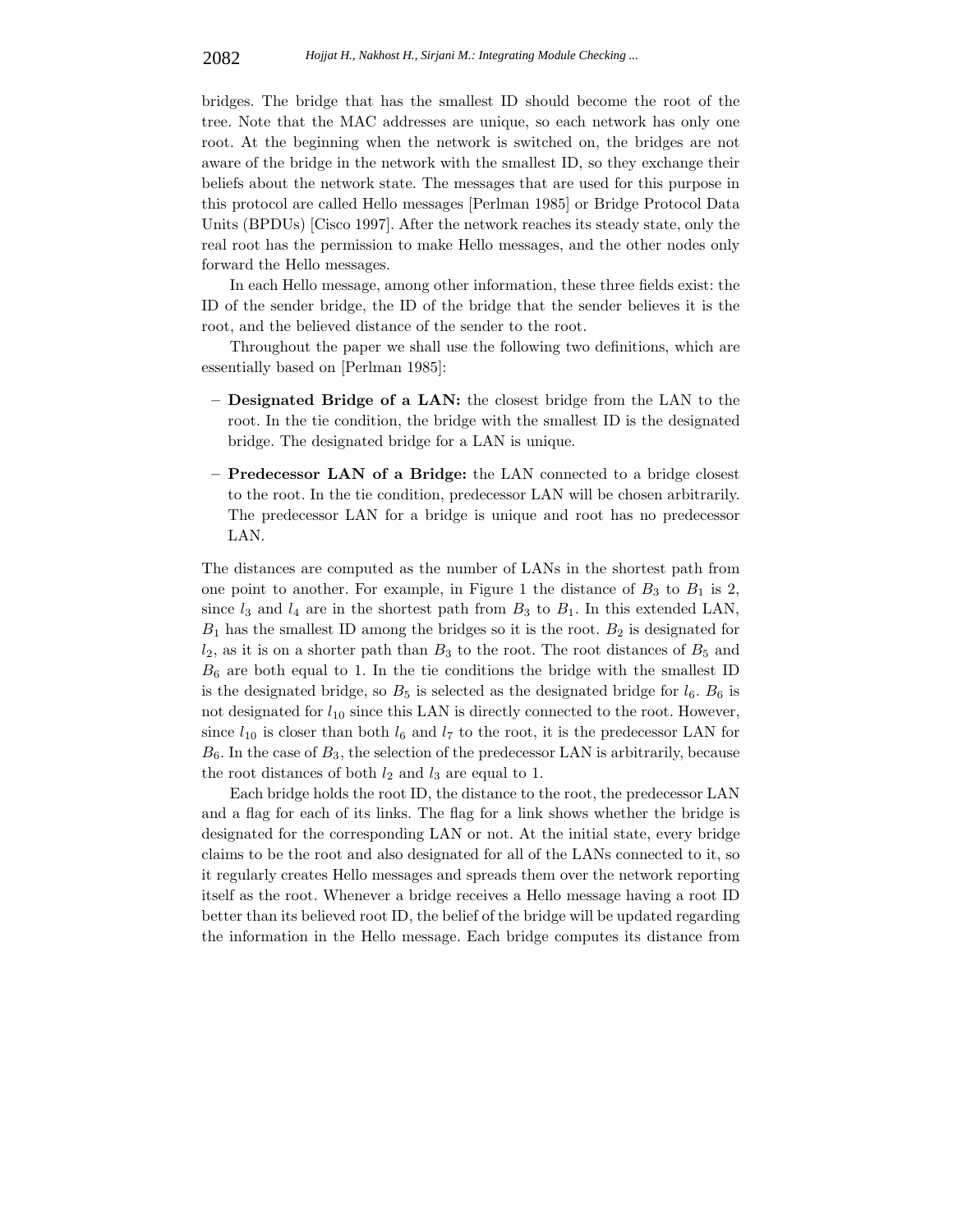

Figure 1: An extended LAN with 7 bridges and 10 LANs: circles shows bridges and rounded rectangles are LANs. The dashed links should be blocked after running STP

the new believed root by increasing the minimum distance reported by the Hello messages by one.

If the bridge  $B$  receives a Hello message from a "better" neighbor bridge, it no more claims to be designated for the shared LAN. By "bridge A is better than  $B$ " we mean either that (a) A is closer than B to the root, or (b) if the distances to the root are equal, the ID of  $A$  is smaller than the ID of  $B$ . In the case that the neighbor bridge,  $A$ , is closer to the root, from that moment  $B$  only tries to become designated for other connected LANs.

The Hello messages are only created by the bridges believing themselves to be the root. Other bridges only forward the received traffic to the links which connect them to those LANs for which they are designated. When the algorithm finishes, the links to the predecessor LANs and also the links between the bridges and the LANs for which they are designated are kept enabled. All other links are blocked, i.e, the bridge does not forward the traffic through them (but listens for the possible changes in the topology).

After running STP in the network in Figure 1, the links between  $B_3$  to  $l_2$ ,  $B_6$ to  $l_6$  and  $B_7$  to  $l_7$  will be blocked. This is due to the fact that neither the bridges are designated for the corresponding LANs nor the LANs are predecessors for the bridges.

If we consider an extended LAN as a bipartite graph which has solely two types of nodes: bridge and LAN, we can say the formed graph is a tree because each node except the root has a unique ancestor; each bridge is connected to a unique predecessor LAN and each LAN is connected to a unique designated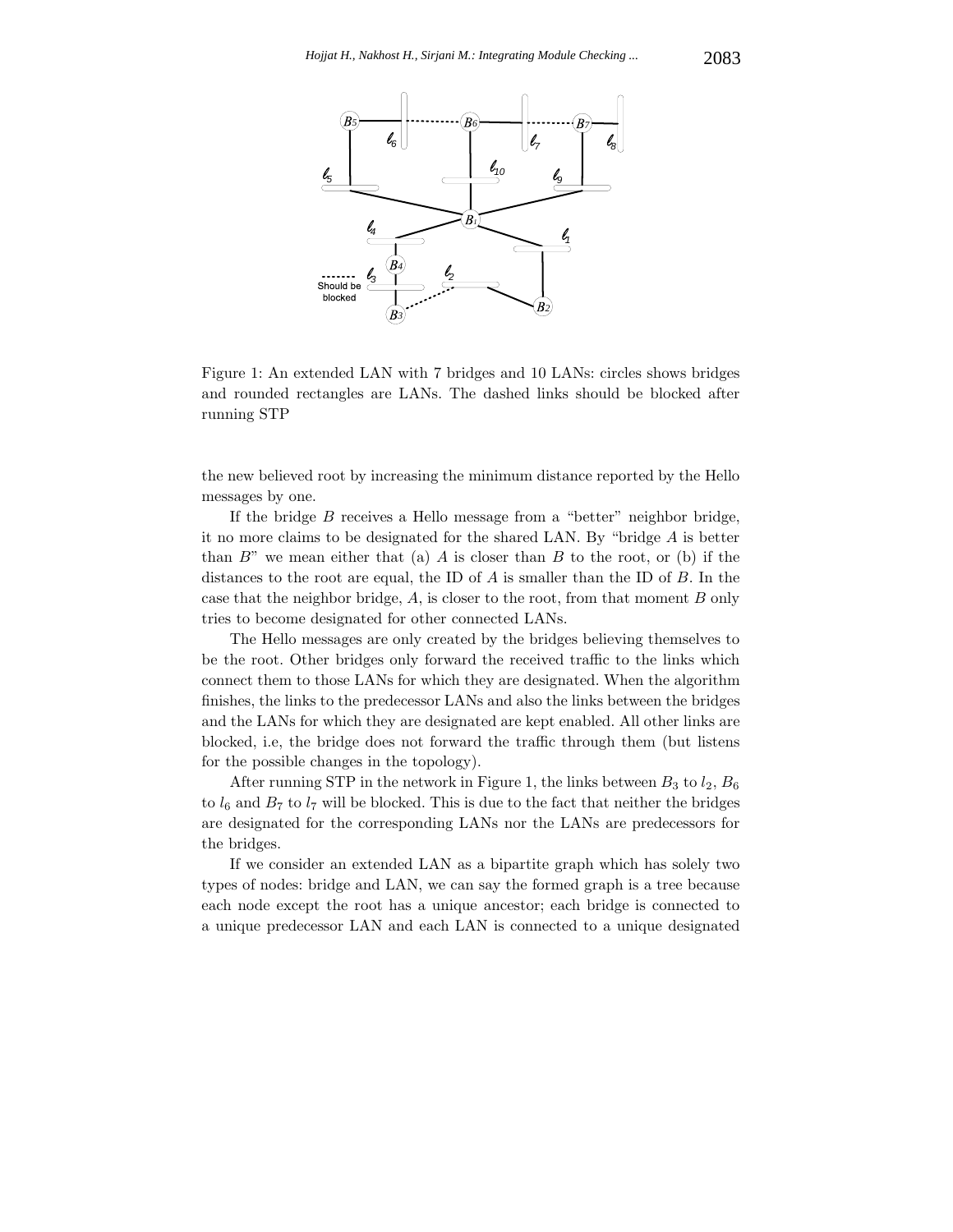bridge.

Perlman has considered a time-out for each message, so that when a bridge does not receive the Hello messages from its predecessor LAN it restart the algorithm. Although we will consider the untimed version of the algorithm, it can be claimed that this does not weaken the proof. The behavior of a bridge in the time-out state is exactly the same as what it used to be in the initial state of the tree construction phase. We can consider the situations in which a number of bridges are timed-out as some middle stages in the tree construction phase in which the bridges are acquiring information from their neighbors to make a final decision for the root selection. Also, Perlman has suggested some extensions to the algorithm, such as adding priorities to the bridges. As she has stated, these features are "some *facilities* to influence the topology that is computed by the spanning tree algorithm", and are not essential. We do not consider these extensions in this paper.

### **4 A short primer on** *R***ebeca**

This section is a short introduction to Rebeca (Reactive Object Language). For a more elaborate explanation see [Sirjani et al. 2004b, Sirjani 2004c, Sirjani et al. 2005a].

Rebeca is essentially based on the actor model. The actor model was first explained as a simple functional model [Hewitt et al. 1973, Agha 1986], but several imperative languages have also been developed based on it [Varela 2001]. Besides its theoretical basis, the actor model and languages provide a very useful framework for understanding and developing open distributed systems.

Rebeca models the concurrent world by a set of reactive objects, called rebecs. Rebecs may communicate only by sending and receiving asynchronous messages, and based on the received messages react to the environment. Each rebec has an infinite mail queue in which the incoming messages are enqueued.

A typical example and the abstract syntax of a Rebeca model is depicted in Figure 2 and Figure 3 respectively. Rebeca uses a Java-like syntax. Rebecs are instances of reactive classes. A Rebeca verifier [Sirjani et al. 2005a] is developed for model checking Rebeca models. For model checking purposes, the Rebeca verifier expects modelers to explicitly specify the queue length at modeling time. As illustrated in Figure 2, the queue length is declared in front of the reactive class definition. There are two main declaration parts in the reactive class definition: The knownobjects and statevars. The knownobjects part includes the reactive classes to which this reactive class is allowed to send messages. The statevars are the variables that have a role in constructing the state space of the program. The queues of the reactive classes are also included in the state space. When a message is dequeued, its corresponding method is called. In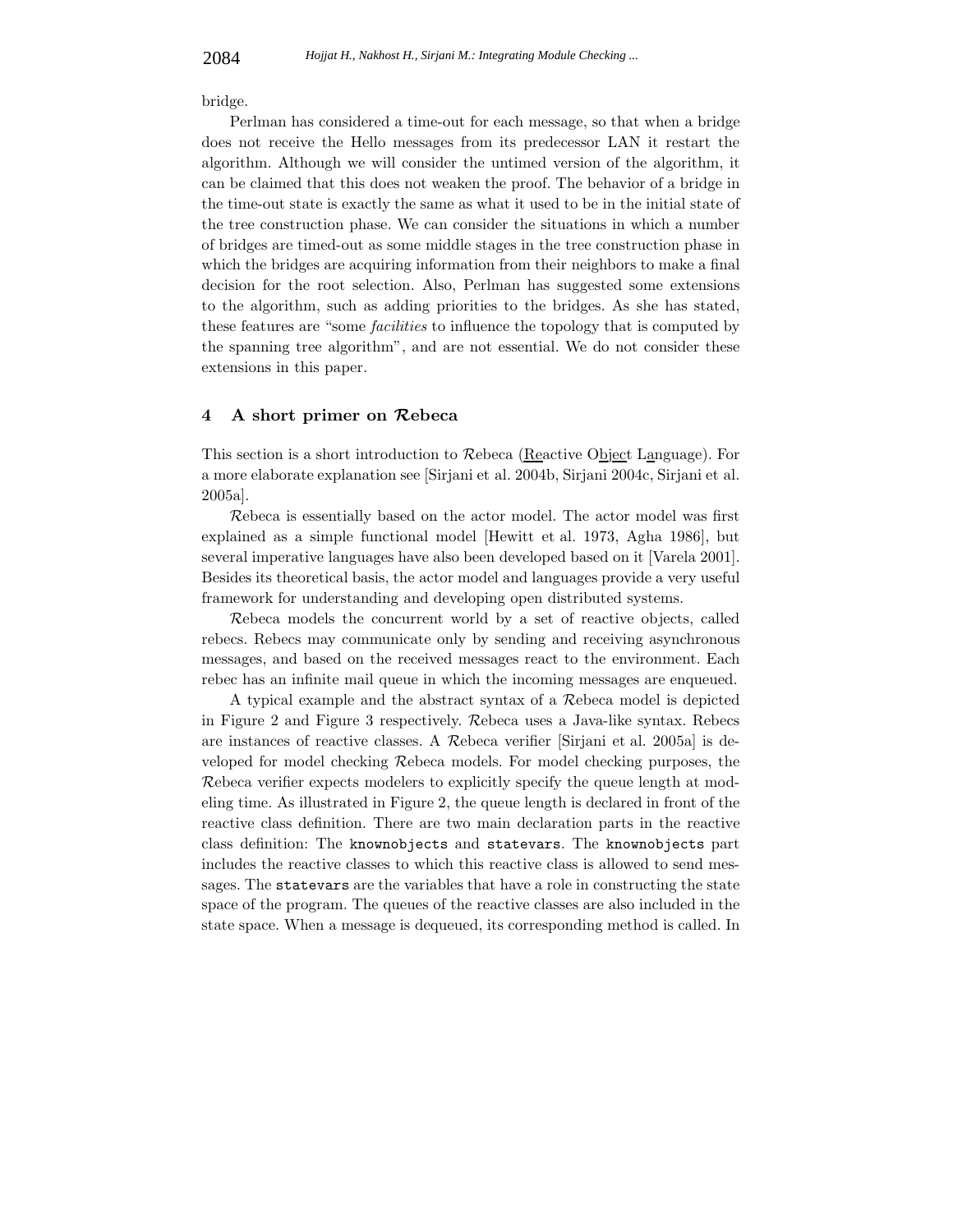```
reactiveclass MyRebec(2)
{ knownobjects { MyRebec d;}
statevars
msgsrv initial()
{ \} self.msg1();}msgsrv msg1()
{
  /* Handling message 1*/
  // ...
  d.msg2();
  // ...
}
msgsrv msg2()
\{ /* Handling message 2*/} }
main
MyRebec r1(r2); MyRebec r2(r1);
```
**Figure 2:** A typical Rebeca code

Rebeca, the execution of methods is atomic, so, the execution of the statements of different methods cannot be interleaved. Every reactive class definition has a method named initial. In the initial state, each rebec has an initial message in its queue, thus the first method executed by each rebec is the initial message server. The allowed statements belong to one of these categories: assignment, message sending and if-statement. The if-statement and assignment are similar to Java, so their details are omitted from the grammar. The instantiation of rebecs and binding of knownobjects are defined in the main body similar to the main method in Java.

#### **4.1 Model checking in** *R***ebeca**

The Rebeca Verifier tool [Sirjani et al. 2005a] is developed for model checking Rebeca code. Using the Rebeca verifier, Rebeca code is translated to an intermediate language, Promela [Holzmann 1991] or SMV [McMillan 1993], and the desired properties are checked using the corresponding model checker, SPIN [Holzmann 1997] or SMV. The Rebeca verifier has been used in some successful case studies such as [Sirjani et al. 2004a, Shahriari et al. 2006]. We use the Promela translation feature of the tool in this study. The translation is a natural one to one mapping, and is summarized in Table 1. The SPIN model checker is used for model checking the Promela code. The resulting state space of the Rebeca model translated to Promela is not smaller than a directly written piece of Promela code. As mentioned in Section 1, the main advantages of using Rebeca as opposed to writing directly in Promela are the natural mapping of the net-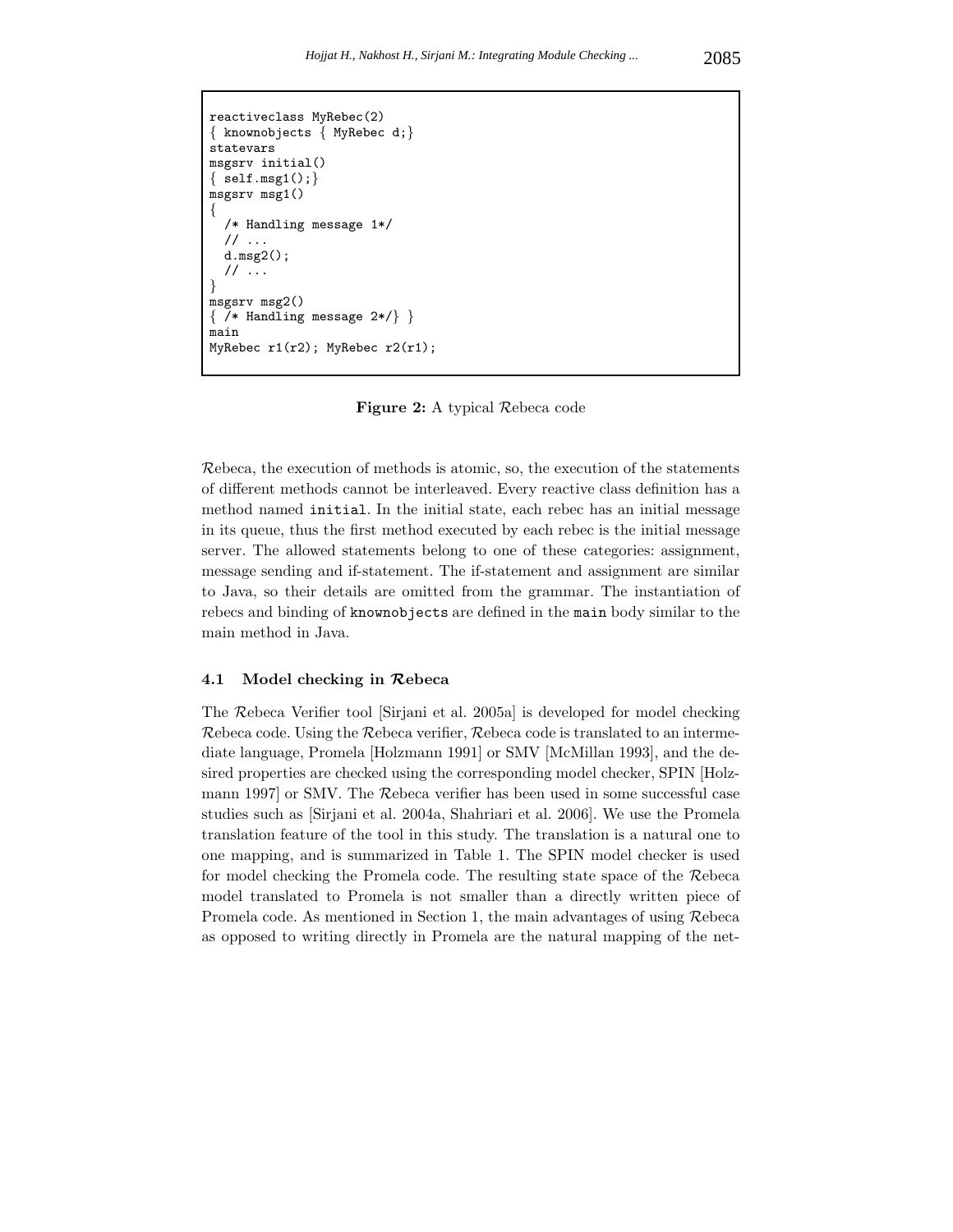| $\langle \text{model} \rangle$             | $\mathcal{L} = \langle \text{reactiveclasses} \rangle \langle \text{main} \rangle$                                                                                                                                                                                                                                                                                                                                                                                                                                                     |
|--------------------------------------------|----------------------------------------------------------------------------------------------------------------------------------------------------------------------------------------------------------------------------------------------------------------------------------------------------------------------------------------------------------------------------------------------------------------------------------------------------------------------------------------------------------------------------------------|
|                                            | $\langle \text{reactiveclasses} \rangle ::= \langle \text{reactiveclass} \rangle +$                                                                                                                                                                                                                                                                                                                                                                                                                                                    |
|                                            | 'reactiveclass' $\langle$ reactiveclassName $\rangle$ ' $($ ' $\langle$ queueLength $\rangle$ ' $)$ '                                                                                                                                                                                                                                                                                                                                                                                                                                  |
|                                            | $\{\}'$ (knownobjects) $\langle \text{stackvars} \rangle \langle \text{body} \rangle \$                                                                                                                                                                                                                                                                                                                                                                                                                                                |
|                                            | $\langle$ knownobjects $\rangle$ ::= 'knownobjects'                                                                                                                                                                                                                                                                                                                                                                                                                                                                                    |
|                                            | $\{\}'$ { $\{\langle \text{reactiveclassName} \rangle \langle \text{varname} \rangle \colon \}'$ }* $\}'$                                                                                                                                                                                                                                                                                                                                                                                                                              |
| $\langle \text{stateurs} \rangle$          | $ ::=$ 'statevars' '{' $\{ \langle var \rangle' ; \}$ *'}'                                                                                                                                                                                                                                                                                                                                                                                                                                                                             |
| $\langle \text{body} \rangle$              | $ ::= \{ \langle \text{method} \rangle \} +$                                                                                                                                                                                                                                                                                                                                                                                                                                                                                           |
| $\langle \text{method} \rangle$            | $ ::= \{ \text{msgsrv'} \ \langle \text{methodName} \rangle (\text{? } \{\langle \text{parameter} \rangle\}^* \cdot) \}$                                                                                                                                                                                                                                                                                                                                                                                                               |
|                                            | $\{\langle\text{statement}\rangle\colon\}^*\}$                                                                                                                                                                                                                                                                                                                                                                                                                                                                                         |
| $\langle$ parameter $\rangle$              | $\mathsf{I} := \langle \text{var} \rangle \mid \langle \text{var} \rangle$ $\langle \cdot, \cdot \rangle$ $\langle \text{parameter} \rangle$                                                                                                                                                                                                                                                                                                                                                                                           |
| $\langle var \rangle$                      | $ ::= \langle typeName \rangle \langle varName \rangle$                                                                                                                                                                                                                                                                                                                                                                                                                                                                                |
| $\langle statement \rangle$                | $\Rightarrow$ $\langle \text{mir} \rangle \mid \langle \text{assignment} \rangle \mid \langle \text{conditional} \rangle \mid \langle \text{create} \rangle$                                                                                                                                                                                                                                                                                                                                                                           |
| $\langle \text{mir} \rangle$               | $\mathcal{L} := \langle \text{varname} \rangle \cdot \mathcal{L} \text{ methodName} \rangle \cdot (\mathcal{L} \{ \langle \text{varname} \rangle \}^* \cdot \mathcal{L} \cdot \mathcal{L} \cdot \mathcal{L} \cdot \mathcal{L} \cdot \mathcal{L} \cdot \mathcal{L} \cdot \mathcal{L} \cdot \mathcal{L} \cdot \mathcal{L} \cdot \mathcal{L} \cdot \mathcal{L} \cdot \mathcal{L} \cdot \mathcal{L} \cdot \mathcal{L} \cdot \mathcal{L} \cdot \mathcal{L} \cdot \mathcal{L} \cdot \mathcal{L} \cdot \mathcal{L} \cdot \mathcal{L} \cdot \$ |
| $\langle \text{create} \rangle$            | $ ::= \langle \text{varname} \rangle = \text{'new'} \langle \text{reactiveclassName} \rangle$                                                                                                                                                                                                                                                                                                                                                                                                                                          |
|                                            | $\langle$ (' $\langle$ knownobjects Binding $\rangle$ ')'                                                                                                                                                                                                                                                                                                                                                                                                                                                                              |
| $\langle \text{main} \rangle$              | ::= 'main' '{' { $\langle$ rebecinstantiation)';' }+'}'                                                                                                                                                                                                                                                                                                                                                                                                                                                                                |
| $\langle$ rebecinstantiation $\rangle$ ::= |                                                                                                                                                                                                                                                                                                                                                                                                                                                                                                                                        |
|                                            | $\langle$ reactiveclassName $\rangle$ $\langle$ varname $\rangle$ $\langle$ <sup>*</sup> $\rangle$                                                                                                                                                                                                                                                                                                                                                                                                                                     |
|                                            | $\langle$ knownobjectsBinding $\rangle$ ')'                                                                                                                                                                                                                                                                                                                                                                                                                                                                                            |
|                                            |                                                                                                                                                                                                                                                                                                                                                                                                                                                                                                                                        |

**Figure 3:** The abstract syntax of a Rebeca model

work (distributed, asynchronous, event driven) to Rebeca, the object-oriented paradigm in modeling with Rebeca, and the modular verification theorem established for Rebeca.

Another tool [Jaghoori et al. 2006] is developed for direct model checking of Rebeca models which applies some reduction techniques in model checking [Jaghoori et al. 2005]. This tool does not yet support some features of Rebeca .

# **4.2 Modular verification in** *R***ebeca**

In model checking it is necessary to distinguish between two types of systems: closed and open [Harel et al. 1985]. The behavior of a closed system is completely determined by its state. This is different from an open system which has some interactions with the environment and these interactions influence the behavior of the system. Model checking of closed systems is more convenient than that of open systems since a closed system can be checked for satisfaction of the property in isolation. But in open systems the situation is more subtle because of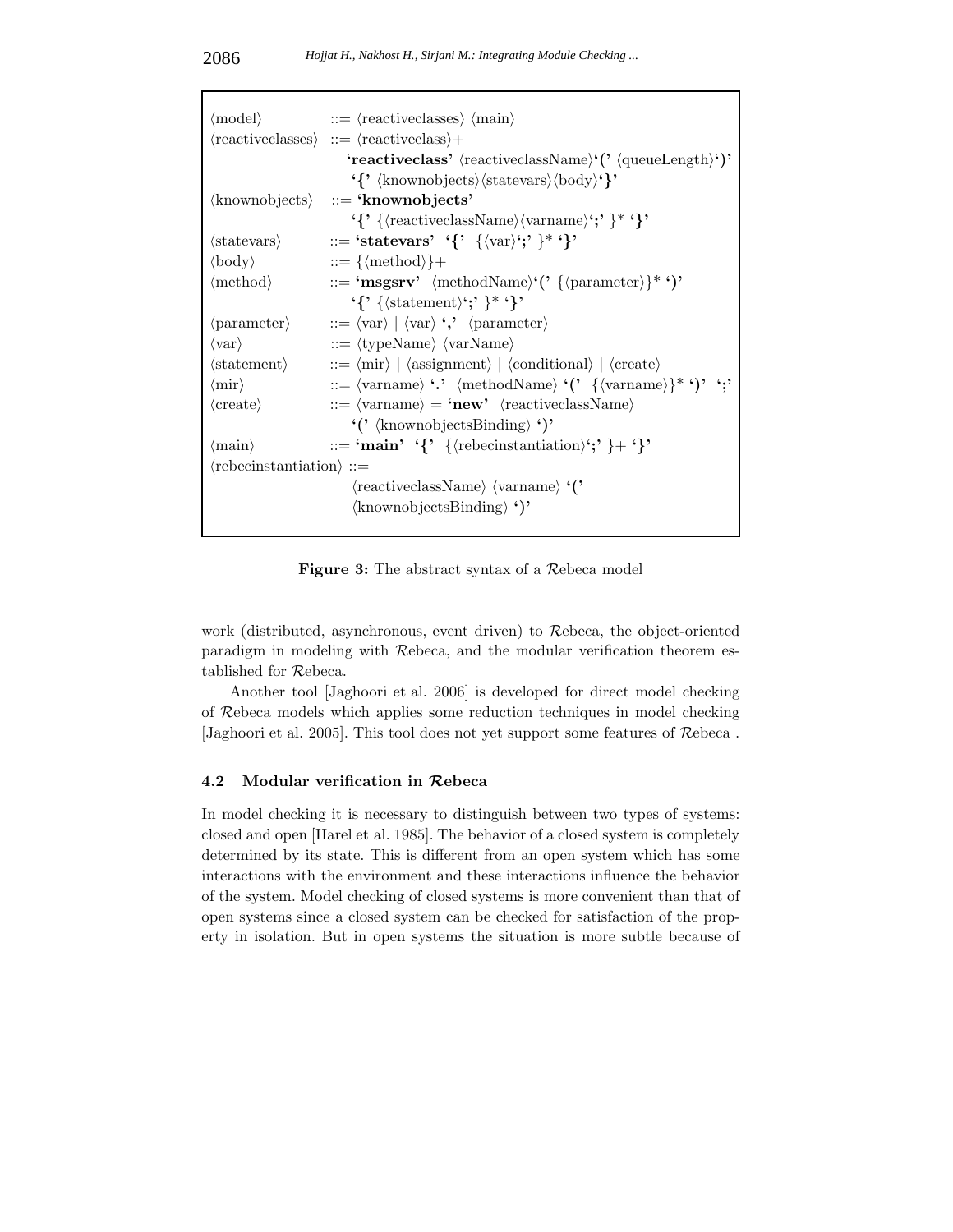| Rebeca construct           | Promela construct         |
|----------------------------|---------------------------|
| reactiveclass              | proctype                  |
| rebec                      | process                   |
| knownobjects               | parameters of the process |
| message queue              | channel                   |
| message server             | atomic block              |
| state variables of a rebec | global variables          |

**Table 1:** The mapping between Rebeca and Promela

the external environment. In module checking [Kupferman et al. 1996], (module stands for an open system) all possible environments are taken into account. Formally, given a module C and a temporal-logic formula  $\psi$ , in the module-checking approach, the execution of  $C$  in all possible environments  $E_c$  are evaluated to observe whether C satisfies  $\psi$  or not.

The authors in [Sirjani et al. 2005b] have proposed a framework for modular verification in Rebeca. The theory in [Sirjani et al. 2005b] is established for extended  $\mathcal R$ ebeca which we use here. A component  $C$  (an open system) is defined as a non empty, finite set of rebecs. A component provides a specific set of messages which have corresponding message servers in the component. A component E*<sup>c</sup>* is defined as a general environment for  $C$ , where  $E_c$  nondeterministically sends all the provided messages of C. A component can be composed with E*c*, and create a closed model  $M = \{C, E_c\}$ . By considering the transition systems of C and  $M = \{C, E_c\}$ , it is proved that M weakly simulates C [Sirjani et al. 2005b]. As M weakly simulates C, then for every safety property specified by an LTL-X (LTL without the next operator) formula  $\psi$ , with atomic propositions on variables in  $M, M \models \psi$  implies  $C \models \psi$  [Clarke et al. 1999]. Moreover, for any model  $M'$  containing C, there exits a weak simulation relation between  $M$  and  $M'$ . So if a property of  $C$  (in the restricted temporal logic mentioned above) is proved to be satisfied in model M, it can be concluded that it holds in all models  $M'$ .

Often, the requirement that C satisfies  $\psi$  in all compositions is too restrictive, and we are really concerned in the satisfaction of  $\psi$  in compositions of C with environments about which some assumptions are known. In the noncircular assume-guarantee paradigm of verification, we may assume that  $E'$  satisfies  $\phi$ and we prove that under this assumption  $C \parallel E'$  satisfies  $\psi$ . While we use linear temporal logic as our specification language, the assume guarantee paradigm corresponds to usual model checking [Kupferman et al. 1999].

An additional concept in the framework is the queue abstraction, which is applied for state space reduction. By queue abstraction we mean that the external messages arriving from E*<sup>c</sup>* are not put in the message queue of the receiver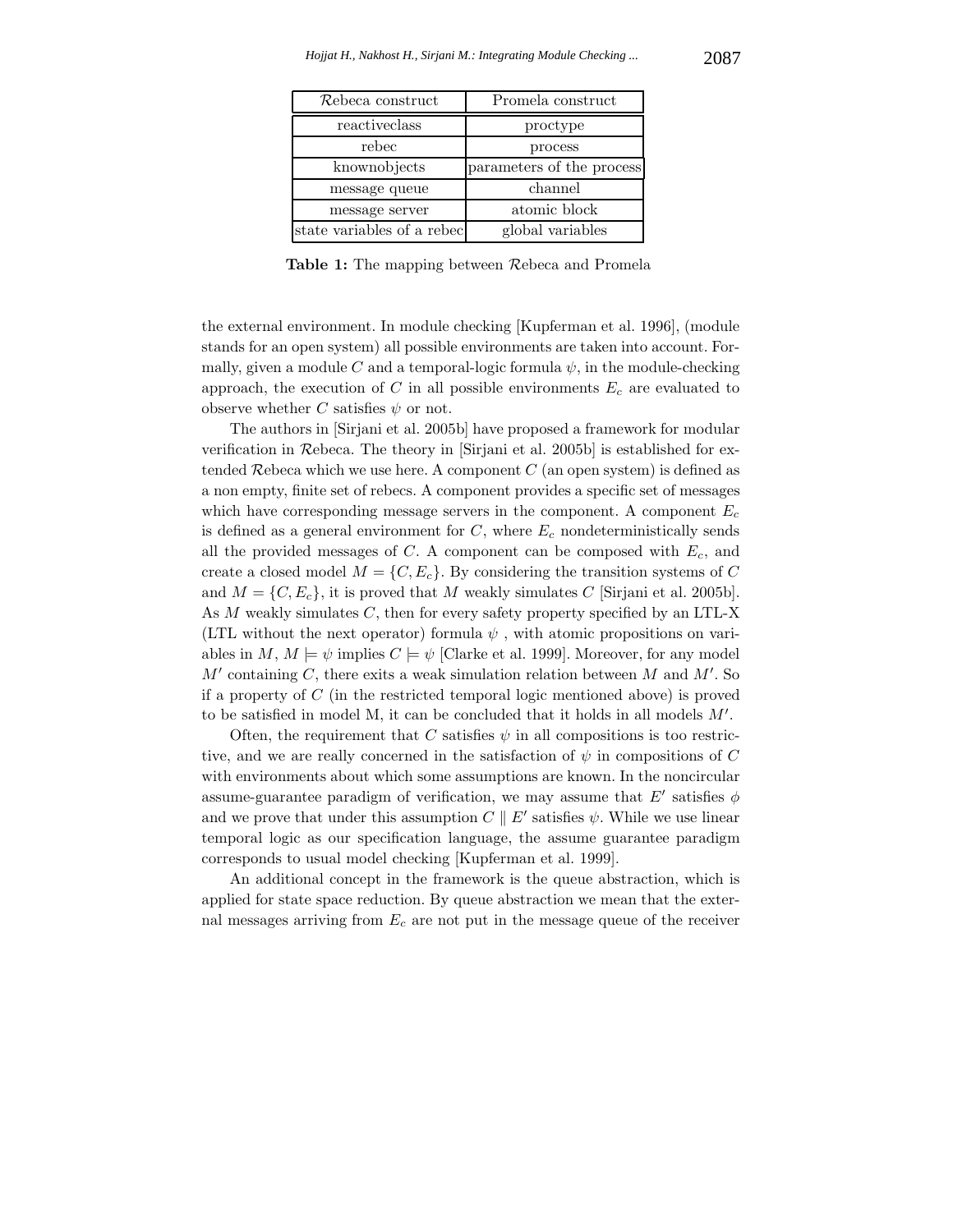rebec, only internal messages coming from the constituent rebecs of the component go into the queue. In order to take the external messages into account, a rebec assumes that the external messages are always enabled. Thus, in each step the rebec can non-deterministically dequeue an internal message and execute it or consider an external message to be serviced.

# **5 A Typical Example**

In this section we consider a typical example for verifying the properties of Perlman Protocol in a typical network. We model this simple example in Rebeca, specify the required properties, and use the Rebeca Verifier tool for its model checking. In the next section we proceed to give a general proof using modular verification approach.

### **5.1 The Problem Specification**

The network topology of which we want to find its spanning tree is shown in Figure 4. In this figure, the circles represent bridges. Each bridge has a unique ID, which are B1, B2, and B3. The multiple lines that come out of the circles are the bridge ports. The bars are symbols for LANs. They are labeled with letters  $l_1$ ,  $l_2$  and  $l_3$ .

Suppose that  $B1 < B2 < B3$ . In the final state, bridge  $B1$  is selected as the root of the tree, because it has the smallest ID of the three bridges. None of the ports of the root should be blocked, and  $B1$  is the designated bridge for the LANs  $l_1$  and  $l_2$ . The designated bridge of  $l_3$  is  $B2$ , because  $B2$  and  $B3$  have equal root distances and the ID number of bridge  $B2$  is smaller than  $B3$ . As a result, the links that connects bridge  $B1$  to  $l_1$  and  $l_2$ , and bridge  $B2$  to  $l_3$  have to remain enabled. The predecessor LAN of  $B2$  is  $l_1$ , so the link joining  $B2$  to  $l_1$ should stay unblocked. Since B3 is not designated for any LAN, it doesn't keep its link to the predecessor LAN. The links that should be blocked are shown in Figure 4.

In the Rebeca model, we introduce two reactive classes for modeling this example: a bridge reactive class which encapsulates the bridge behavior and its ports, and a LAN reactive class. The code of the bridge is shown in Figure 5, and Figure 6 shows the code of the LAN. The code in these figures is abstracted in some spots, in order to make it more readable; and they can easily be converted to a valid code (for the complete code see [Rebeca Homepage]). There are two arbitrary constants in the code: **QUEUE LENGTH** and **PORTS NUMBER**, they show the queue size of a rebec and the number of ports that are connected to a bridge, respectively. The statevars declaration contains the information of a bridge about itself and its environment. This includes the ID of the bridge (myID), the believed ID of the root (rootID), the believed distance to that root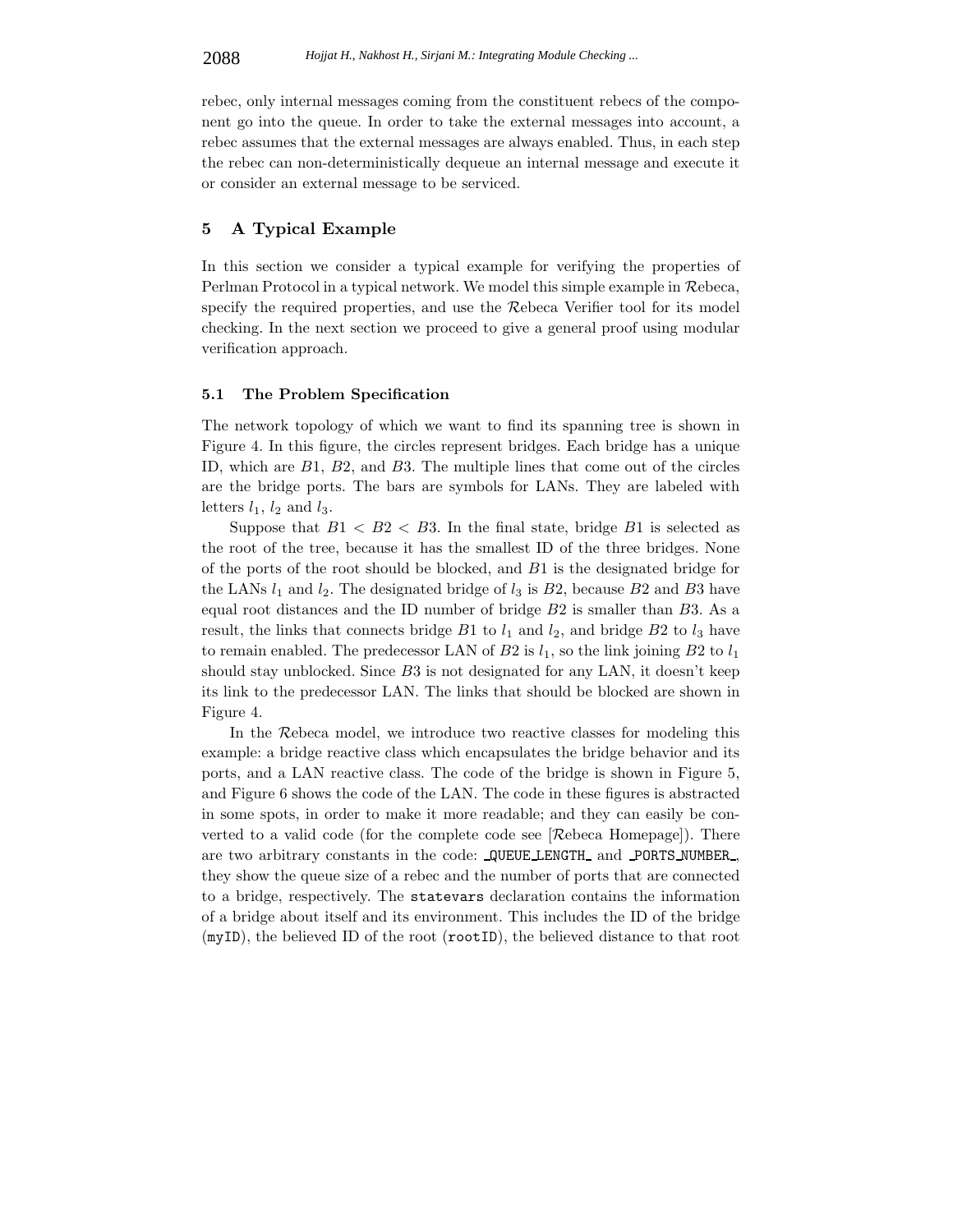

**Figure 4:** A typical extended LAN

(rootDistance), a flag that indicates if the bridge is a root (IamRoot), an array of flags specifying whether or not the bridge is designated for each of its ports (IamDesignated) and another array of flags specifying whether or not the ports are blocked (isBlocked).

In the initial message server the state variables are initialized and the config message server is called. In the message server config, the bridge sends to all of its ports (and hence to all of the connected LANs) a message which claims that the sender is the root. In the recvInf message server, the bridge compares the information in the incoming message with its current knowledge of the network in three steps.

- **–** If the root ID of the incoming message from a LAN l is smaller than the believed root ID of the bridge, the bridge changes its belief of the root according to the incoming message. By receiving this message the bridge is informed that there is a better neighbor bridge connected to  $l$  so it no longer claims to be designated for l. On the other hand, since the belief of the bridge is derived from  $l$ , it is concluded that  $l$  is the closest connected LAN to the root, so it will be chosen as the predecessor LAN. Furthermore, the bridge claims to be designated for the LANs other than  $l$ . The reason is that the new belief of the bridge is better than the belief of neighbor bridges reported by these LANs.
- **–** If the root ID of the incoming message from a LAN is equal to the believed root ID of the bridge and the root distance of the message plus one is smaller than the believed distance of the bridge, according to the reasons similar to above the following changes occur. The believed root distance is changed, the bridge disclaims to be designated for  $l, l$  will be chosen as the predecessor LAN and the bridge claims to be designated for all its connected LANs except l.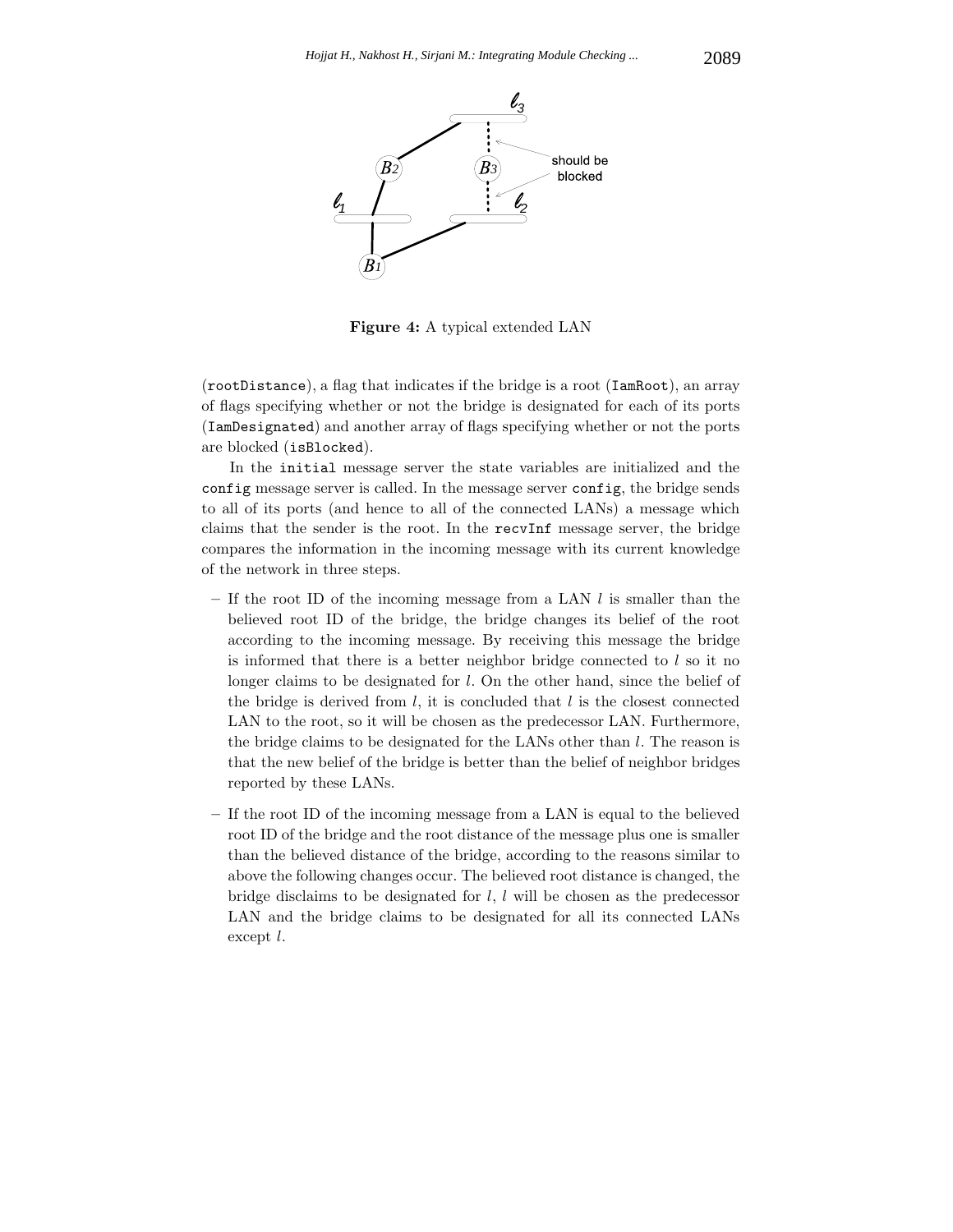```
reactiveclass Bridge( QUEUE LENGTH ) {
    knownobjects{Lan lan[ PORTS NUMBER ];}
    statevars {
       byte myID;
       byte rootID;
       byte rootDistance;
       boolean IamRoot;
        boolean IamDesignated[ PORTS NUMBER ];
boolean isBlocked[ PORTS NUMBER ];
    }
msgsrv initial(){
       for k = 1 to PORTS NUMBER do {
         IamDesignated[k] = true;
         isBlocked[k] = false;
        }
rootID = myID = NODE ID ;
       rootDistance = 0;
       IamRoot = true;
       self.config();
    }
    msgsrv config(){
      if(IamRoot){
       for k = 1 to PORTS NUMBER do {
         if(k \neq myID)lan[k].recvInf(0,myID,myID);
       }
      }
    }
    msgsrv recvInf( byte distance, byte believedRoot, byte sender)
    {
      if( believedRoot < rootID)
      \{rootID = believedRoot;
        rootDistance = distance + 1;
        IamRoot = false;
        IamDesignated[sender] = false;
         for k = 1 to PORTS NUMBER do {<br>if(k \neq sender){
               IsBlocked[k] = false;IamDesignated[k] = true;
lan[k].recvInf(rootDistance,rootID,myID);}
         }
IsBlocked[sender] = false;
       }
else if( believedRoot == rootID && distance + 1 < rootDistance){
        rootID = believedRoot;
        rootDistance = distance + 1;
        IamDesignated[sender] = false;
         for k = 1 to PORTS_NUMBER_ do {<br>if(k \neq sender){
               IsBlocked[k] = false;
               IamDesignated[k] = true;
               lan[k].recvInf(rootDistance,rootID,myID); }
         }
IsBlocked[sender] = false;
       }
      else if( believedRoot == rootID && distance == rootDistance
                 && myID > sender)
      {
        IamDesignated[sender] = false;
        IsBlocked[sender] = true;
      }
    }
}
```
**Figure 5:** A bridge in Rebeca model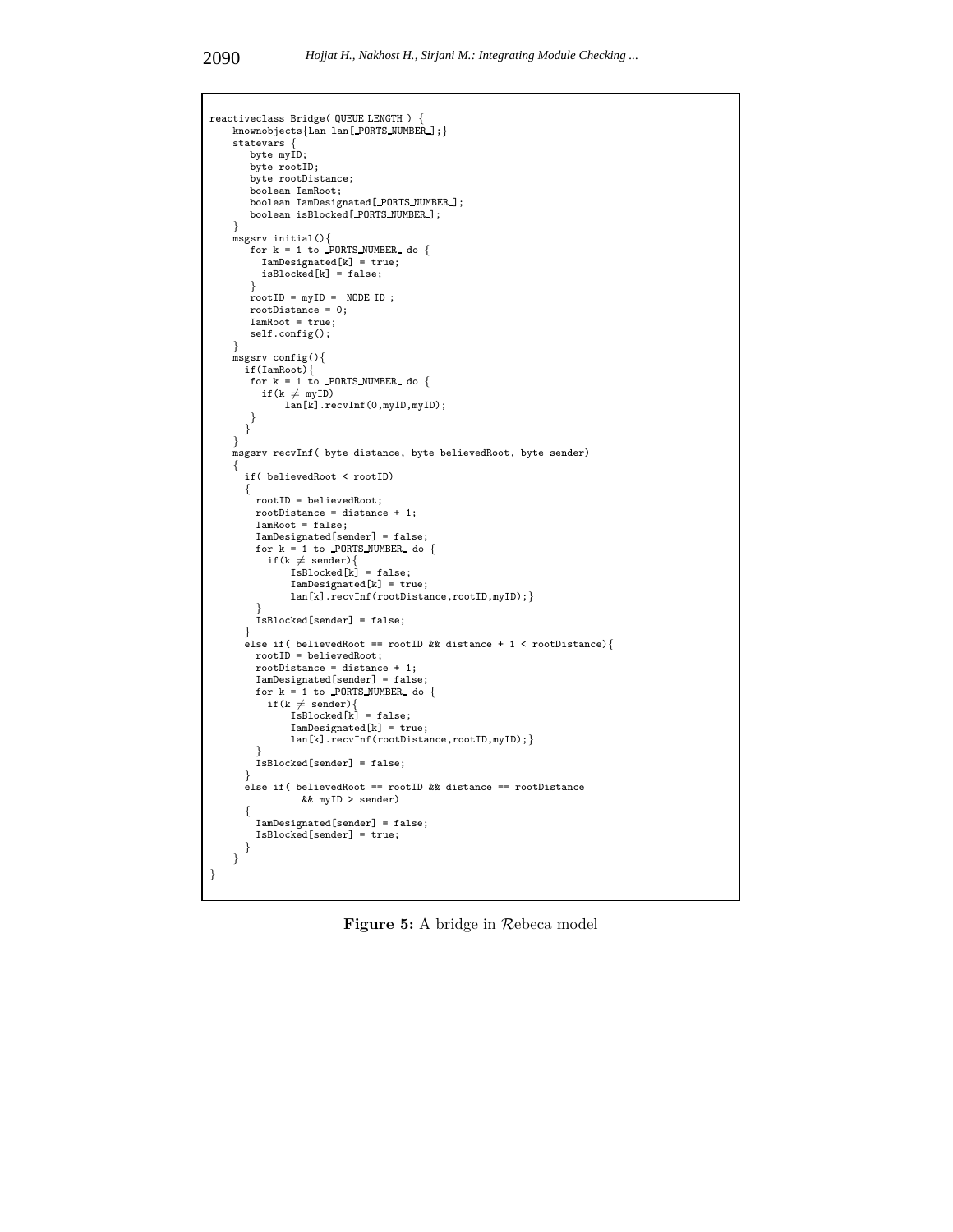```
reactiveclass LAN(_QUEUE_LENGTH_) {
    knownobjects{Bridge bridge[ PORTS NUMBER ];}
    statevars{}
    msgsrv initial(){}
    msgsrv recvInf( byte distance, byte believedRoot, byte sender){
          for k = 1 to PORTS NUMBER do {
              \text{if}(\text{k} \, \neq \, \text{sender})bridge[k].recvInf(rootDistance,rootID,myID);
          }
    }
}
```
**Figure 6:** The LAN code

| Root selection:                                                                                                                                                                                                                       |
|---------------------------------------------------------------------------------------------------------------------------------------------------------------------------------------------------------------------------------------|
| $\Diamond$ ( $\Box$ ((IamRoot[B1]) $\land$ ( $\neg$ IamRoot[B2] ) $\land$ ( $\neg$ IamRoot[B3] )))                                                                                                                                    |
| Link status:                                                                                                                                                                                                                          |
| $(\Diamond (\Box ((\text{blocked } B3 \text{ }\mathbb{C}) \land (\text{blocked } B3 \text{ }\mathbb{B}) \land$<br>$(\neg blocked\_B2_C) \wedge (\neg blocked\_B2_A) \wedge$<br>$(\neg blocked\_B1_A) \wedge (\neg blocked\_B1_B) ) )$ |

**Figure 7:** The properties of the example in Figure 4

**–** If the root ID and the root distance of the incoming message from a LAN l are equal to the believed root ID and the believed distance of the bridge, the belief of the bridge remains unchanged. But the ID of the sender is considered and if it is smaller than the ID of the bridge, the bridge disclaims to be designated for l. The reason is that a better bridge is connected to l. Also as the selection of the predecessor LAN is arbitrary, the bridge can alter its predecessor LAN and choose  $l$  (the distance of  $l$  to the root is equal to distance of the current predecessor LAN to the root). In our implementation the predecessor LAN is not changed so the first LAN that causes the current belief is chosen as the predecessor LAN.

A careful reader may notice that we do not explicitly keep track of the predecessor LAN in our code. Instead, we always keep the link to the predecessor LAN unblocked. We block every link to a LAN if two conditions hold: First, the bridge is not designated for the LAN. Second, the LAN is not the predecessor LAN of the bridge.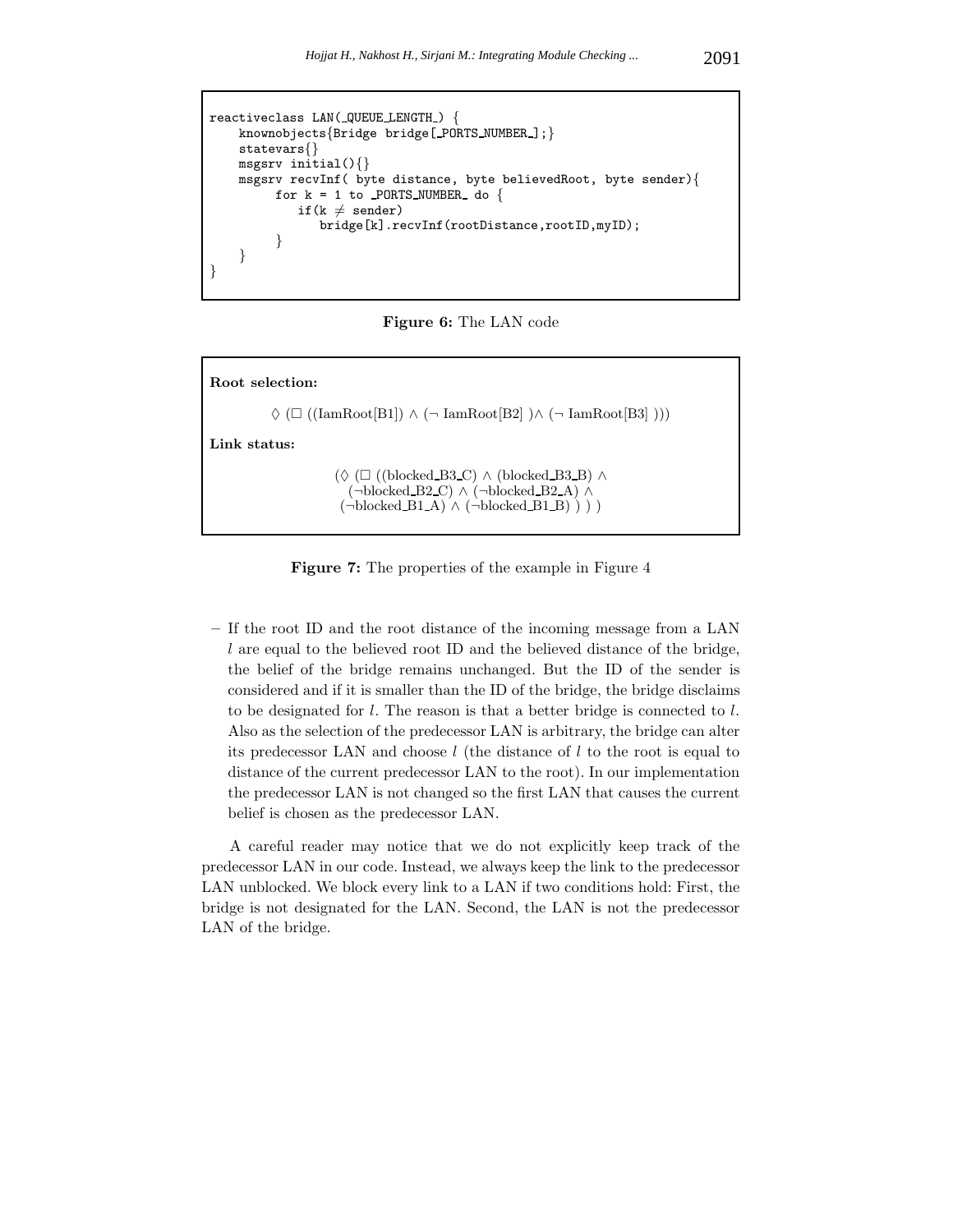We verified two properties for the model (Figure 7) by model checking the code. The first property is about root selection, which specifies that finally the bridge with the smallest ID believes to be the root, i.e., a stable condition should eventually be established in the network in which only B1 believes that it is the root. By a stable state we mean when the beliefs of the bridges about their predecessor LANs, and about which LAN they are designated for have reached a steady state and do not change.

The second property illustrates the status of the links in the stable state. Some of the links should be blocked, and some of them should remain unblocked. All ports of the bridge B3 will be blocked in the final network (Figure 4).

# **6 STP Proof**

A graph is a tree if every element has only one single predecessor, except for the first, which is called the root and has no predecessor. The foremost question that can be asked about the STP protocol is whether the root is selected correctly or not. After that, we should make sure that the single predecessor property holds. As the graph of an extended LAN is bipartite (the nodes are actually LANs and bridges) this property can be divided into two separate properties: each LAN should have a single correct predecessor (a bridge) and each bridge (except the root) should have a single correct predecessor (a LAN). By correct, we mean that these designated bridges and predecessor LANs build the shortest path between the root and every node in the graph. So, the STP algorithm has three major effects in the network [Perlman 1985] and each of them has to be proved:

- 1. **The Root Election** The root is elected properly and every bridge calculates the distance of its shortest path to the root bridge correctly.
- 2. **Unique Designated Bridge** Each LAN has a correct unique designated bridge in the spanning tree.
- 3. **Unique Predecessor LAN** Each bridge has a correct unique predecessor LAN in the spanning tree.

All of the above features are proved in this section. We first formalize our notions of an extended LAN, a bridge and a Hello message.

**Definition 1 Extended LAN.** An extended LAN is a tuple  $E = (V_B, V_L, V_R)$  $lk, R, D$  where:

 $-V_B$  is the set of bridges (defined below) inside E;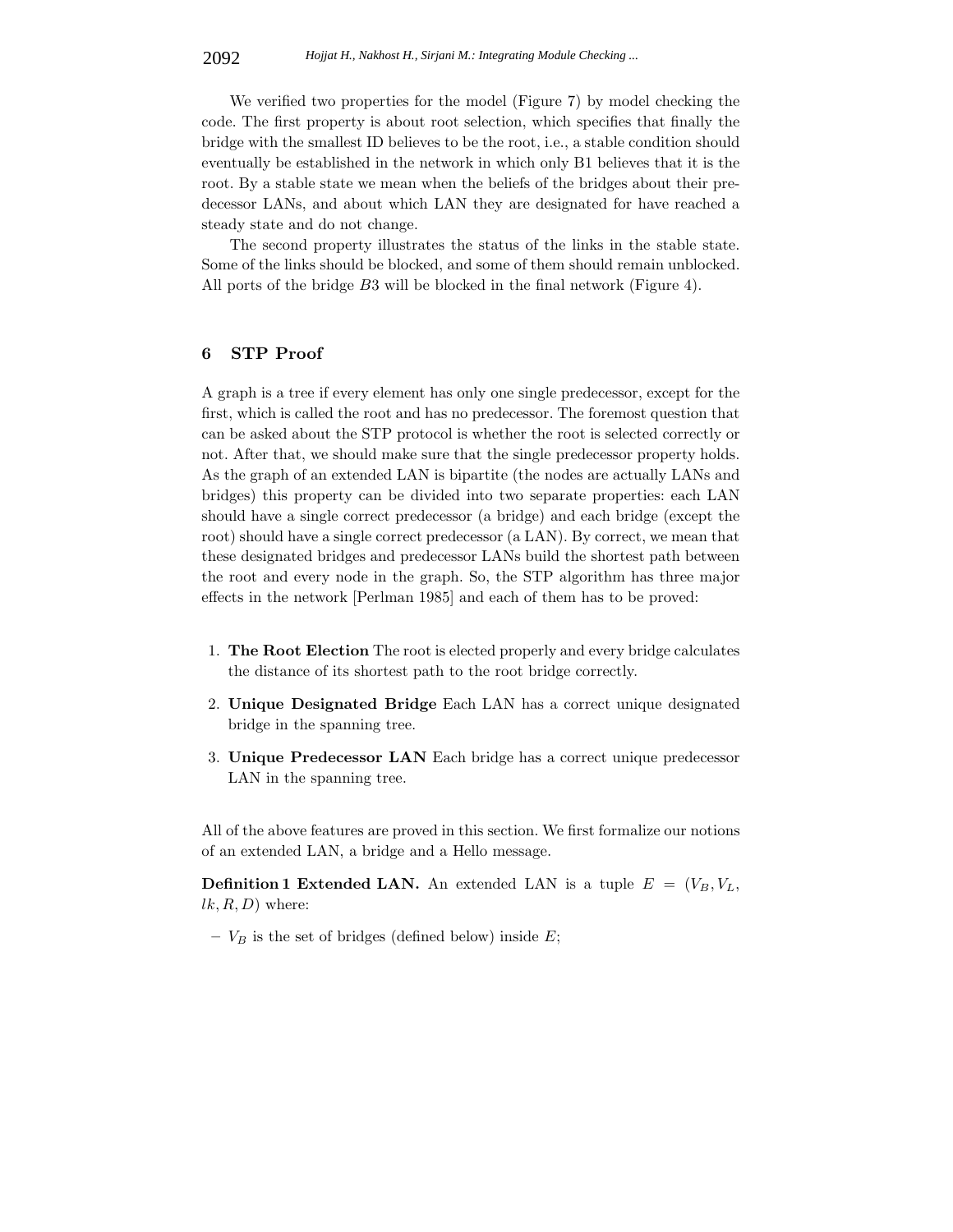- **–** V*<sup>L</sup>* is the set of LANs inside E;
- *lk* is a symmetric Boolean function  $lk : V_B \times V_L \to \mathbb{B}$  which is used to specify the links in the network. If there is a link between a bridge and a LAN, the output of the function is true, otherwise it is false;
- **–** R, the actual root ID, is the ID of the bridge that is the root of the spanning tree (the bridge with the minimum ID).
- D, real distance, is a total function  $D: V_B \to \mathbb{N}$  that gets a bridge and returns its real distance to the actual root in the extended LAN.

Indeed, an extended LAN is a bipartite graph whose nodes are the union of V*<sup>B</sup>* and V*L*.

**Definition 2 Bridge.** A bridge b is a tuple  $b = \langle id, rid, d, H, fl \rangle$  where:

- **–** id represents the ID of b;
- **–** rid is the believed root ID of b;
- **–** d is the believed root distance;
- **–** H is the set of the Hello messages that the bridge has received;
- $f \cdot V_L \to \mathbb{B}$  is a Boolean function that gets a LAN as input, and returns true if the current bridge is designated for that LAN and false otherwise. When a bridge is designated for a LAN, its port to that LAN is unblocked.

**Definition 3 Hello message.** A Hello message m is a tuple  $m = \langle sid, rid, brd \rangle$ where:

- **–** sid is the sender ID.
- **–** rid is the believed root ID of the sender.
- **–** brd is the believed root distance of the sender.

In a *well-formed* Hello message rid is not smaller than the actual root ID, and brd is not negative.

### **6.1 Root Election**

In this section we present our proof for the correctness of the root election phase in the STP algorithm. In our main theorem for root election, Theorem 10, we apply induction on the distance from the root. By the induction assumption we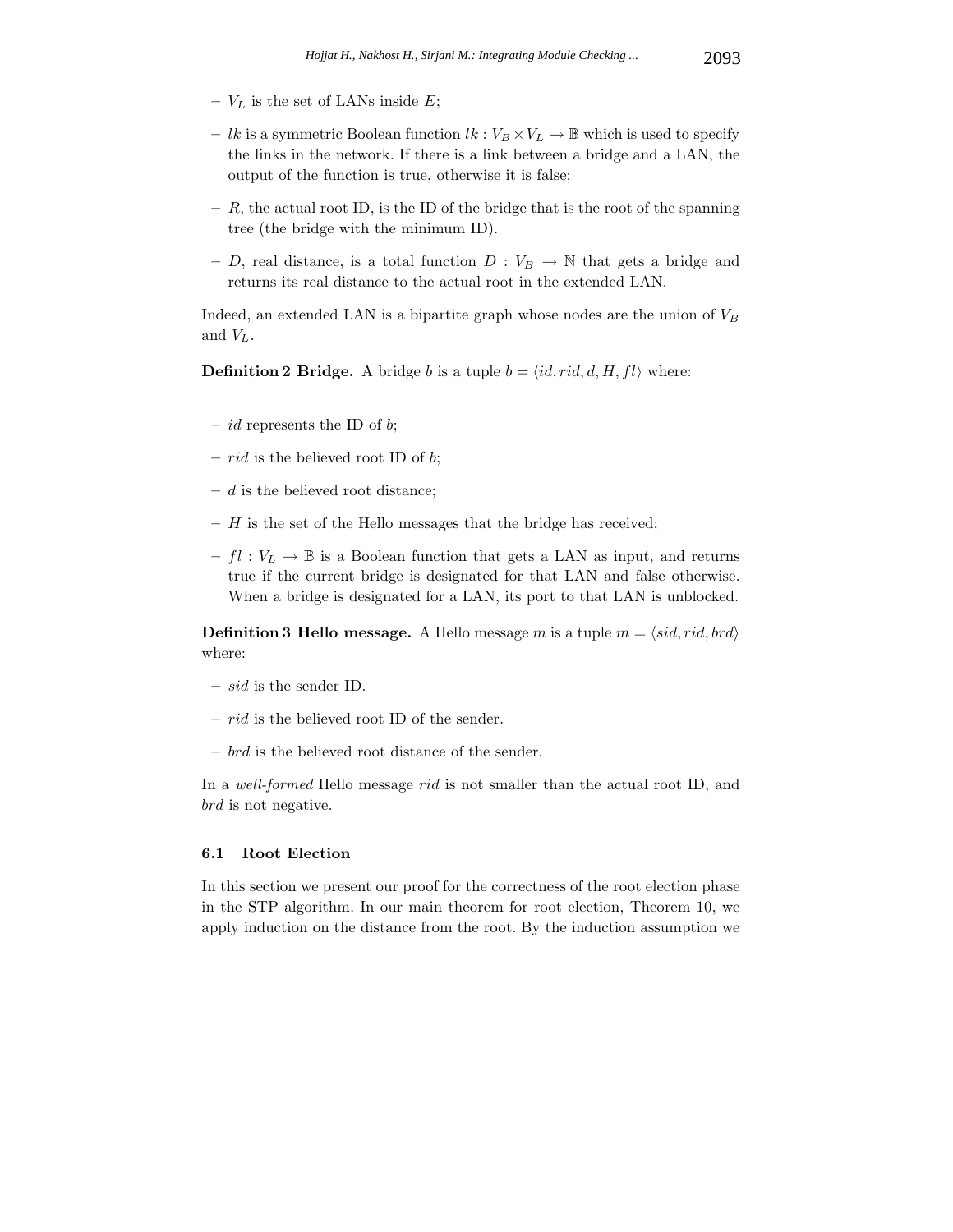assume that in the stable state the bridges with the real distance a, have the correct belief about the root, i.e., their believed root ID is correct and their believed root distance is a. In our induction step, we will prove that in the stable state bridges with the real distance  $a + 1$  have the correct belief. For this purpose, we use Lemma 9 and the induction assumption to prove that the bridge  $b$  with real distance  $a + 1$  has received a message with believed root distance a. Using Lemma 8 (which itself uses Lemma 5), we show that  $a$  is the minimum believed root distance which is reported to b by all the messages received. Finally, using Lemma 7 we show that by receiving the message containing the minimum believed root distance a, the bridge b changes its belief correctly and this completes our proof.

Lemmas 5 and 7 are proved using model checking, Lemma 8 is proved by induction and Lemma 9 is proved using Lemma 8 and model checking. For this purpose, we use the modular verification framework of Rebeca.

We use Rebeca for modeling a bridge (Section 5) in order to have a formal description for the behavior of a bridge in the Perlman protocol. The exact behavior of a bridge with respect to an incoming message is not trivially concluded from the Perlman description of a bridge. One may simplify the matters by assuming that the bridges are well-behaved in all situations and abstract away from the actual activities of a single bridge. In such a simplistic view there is no need to worry about the functionality inside the bridge, and the proof has to be focused on the whole structure of the network and the communications between the bridges. We have added lemmas and proved them by model checking (5, 7, part of 9) in order to assure the correctness of our description for a single bridge.

We want to prove that the belief of a bridge is not changed unless a message reporting the new believed root ID and the new believed root distance is received (Lemma 5), and the belief of the bridge is certainly changed when a message having the minimum believed root distance is received (Lemma 7).

**Definition 4 Neighbors.** Consider an extended LAN  $E = (V_B, V_L, lk, R, D)$ . The set of neighbors of a bridge  $x \in V_B$  is defined as:  $neigh(x) = \{b \mid b \in V_B, \exists l \in V_L \bullet lk(b, l) \land lk(x, l)\}$ 

**Lemma 5.** When the bridge  $b_k = \langle id_k, rid_k, d_k, H_k, fl_k \rangle$  no longer believes itself *to be the root* (rid<sub>k</sub>  $\neq id_k$ ) *its believed root distance*  $(d_k)$  *is the believed root distance of one of its neighbors plus one (this value is included in the Hello message* m *sent by that neighbor*):  $d_k = m . b r d + 1$ .

 $(id_k \neq rid_k) \Rightarrow \exists m \in H_k \bullet (m.brd = d_k - 1 \land m.rid = rid_k)$ 

### *Proof :* **Module checking***.*

This lemma is proved by module checking the bridge as a component, using Rebeca module checking techniques. We compose the bridge component with an environment which sends arbitrary messages to the bridge. The Rebeca code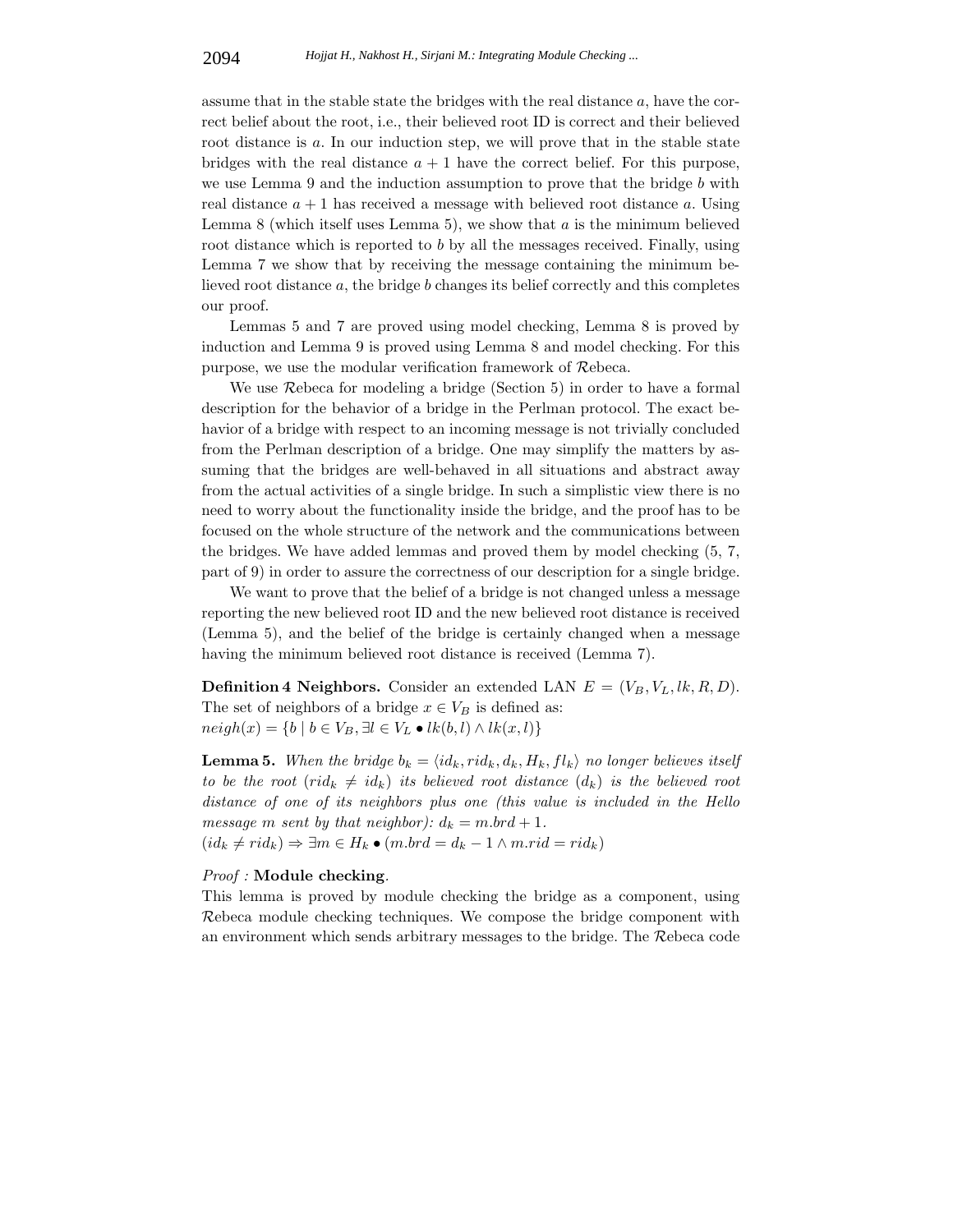$\mathbf{p} \equiv (\text{rootDistance} = l) \land (\text{rootID} = r) \land (\text{myID} \neq \text{rootID})$  $q \equiv$  (ms recvInf distance = *l* − 1 )  $\land$  (ms recvInf believedRoot = *r*) **Property** :  $(\Box \neg p) \lor (\neg p \sqcup q)$ 

#### **Figure 8:** Property for Lemma 5

for the environment is written according to the theory explained in Section 4.2 and is similar to the code presented in [Hojjat et al. 2006] (not included in this paper). By using the theorems developed for the module checking of Rebeca [Sirjani et al. 2005b, Sirjani et al. 2004b] it can be concluded that the property of Lemma 5 holds for the bridge in all environments.

The property formula for this lemma using the state variables and message parameters of the Rebeca model (Figure 5) is shown in Figure 8. This property is formed from two subformulas,  $p$  and  $q$ . The subformula  $p$  describes the condition in which the bridge believes another bridge  $r$  is the root and its distance to  $r$ is  $l$ . The other subformula  $q$  states that a message with the believed root  $r$  and the believed distance  $l-1$  is received. The property ensures that p does not hold before  $q$ . For this purpose, either  $p$  should not occur at all or it should not occur until q becomes true (Weak Until). Only then the root ID will change to  $r$ and the root distance will change to  $l$ . The variables that are prefixed with  $ms$ are related to a message server parameter. According to the bridge functionality (Figure 5), we expect that a bridge works independently from the both values of  $l$  and  $r$ , so, we choose two arbitrary values for  $l$  and  $r$ . The model is model checked successfully.

**Definition 6 Messages with Minimum** *rid*. For a bridge x, the set of received messages with minimum rid is a subset of the received messages which is characterized as:

 $mmr(x) = \{m \in x.H \mid \forall y \in x.H \bullet x.rid \leq y.rid\}$ 

**Lemma 7.** *Consider a bridge*  $b_k = \langle id_k, rid_k, d_k, H_k, fl_k \rangle$ . *After receiving a mes*sage m containing the minimum believed root ID ( $m \in mmr(b_k)$ ) and the min*imum believed distance,* b*<sup>k</sup> will change its belief about the root according to* m*:*  $rid_k = m.rid \wedge d_k = m.brd + 1.$ 

∃m ∈ mmr(b*k*), ∀n ∈ mmr(b*k*)•m.brd ≤ n.brd ⇒ rid*<sup>k</sup>* = m.rid∧d*<sup>k</sup>* = m.brd+ 1

### *Proof :* **Module checking***.*

The proof is done by module checking and is similar to Lemma 5. The property of this part is shown in Figure 9. There is an assumption on the environment,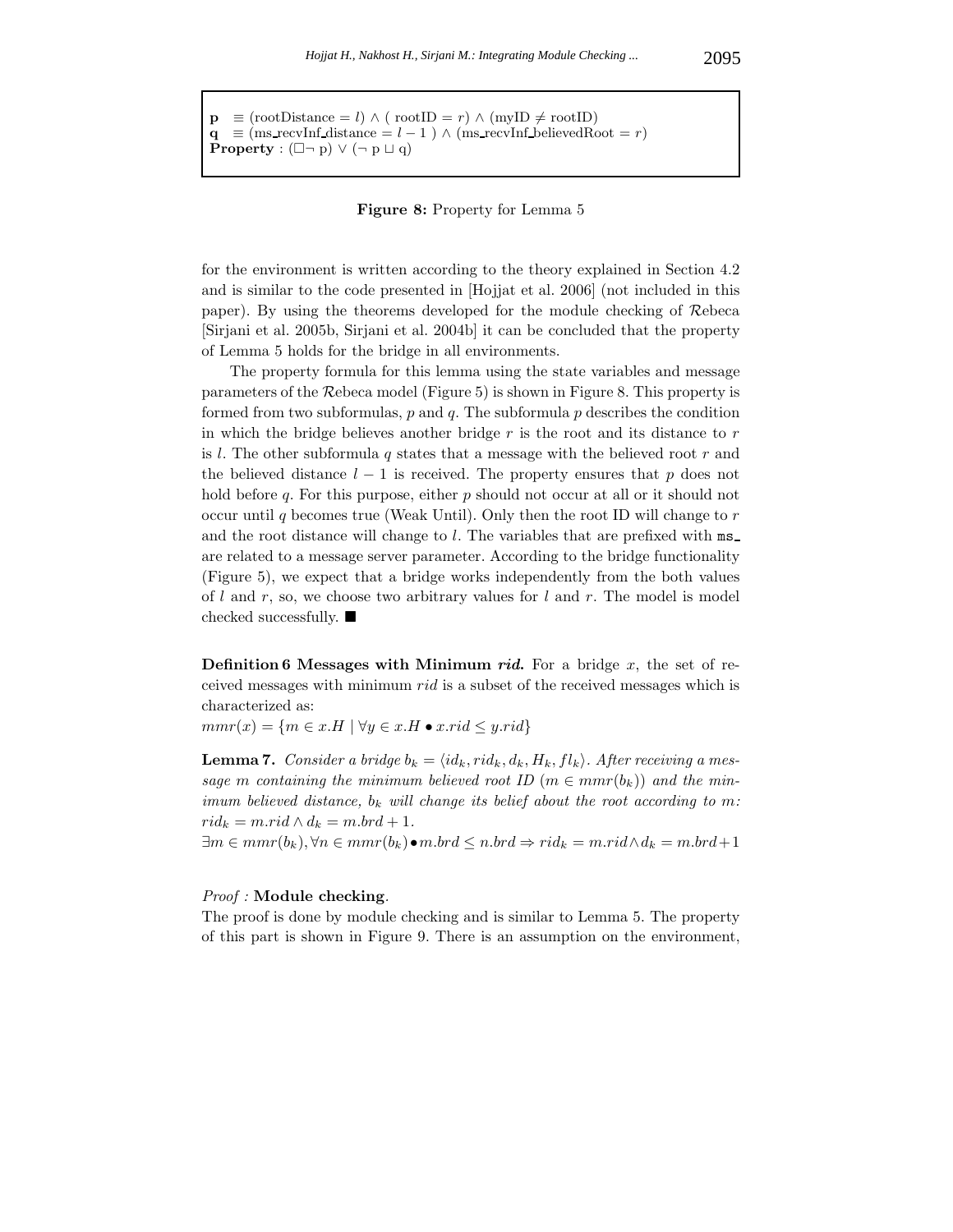$\text{Assumption} \equiv ((\text{ms\_recvInf\_believedRootID} \neq \text{globalRootID}) \vee$  $(s$  recvInf distance  $\geq$  minDistance))  $\equiv$  (ms\_recvInf\_believedRootID) = globalRootID) ∧  $(ms$  recvInf distance  $= minDistance)$  $\equiv$  (rootID = globalRootID)  $\land$  (rootDistance = minDistance + 1) **Property** :  $\square$  assumption  $\rightarrow (\square (p \rightarrow (\lozenge q))$ 

**Figure 9:** The model property for Lemma 7

which states that the environment does not send messages with believed distance to the root smaller than the value *minDistance*. This requirement is included in the property using the *assumption* subformula.  $\blacksquare$ 

In the next lemma we prove that a bridge never underestimates its distance from the root, i.e., the believed distance to the root is never smaller than the real distance.

**Lemma 8.** *Consider a bridge*  $b_k = \langle id_k, rid_k, d_k, H_k, fl_k \rangle$  *in an extended LAN*  $E = (V_B, V_L, lk, R, D)$  with well-formed Hello messages. If  $b_k$  knows exactly *which bridge is the root, then its believed root distance should be greater than or equal to its real distance.*  $rid_k = R \Rightarrow (d_k \geq D(b_k))$ 

#### *Proof :* **Induction on distance from root***.*

*Base*: For  $D(b_k) = 0$  the condition trivially holds as the consequence of the wellformedness of the messages.

*Induction Step*: Assume that the condition holds for  $D(b_i) = a$ , now consider  $D(b_i) = a + 1.$ 

By the induction assumption we assume that if a bridge  $b_i$  with the real distance a, believes R is the root  $(\text{rid}_i = R)$ , its believed root distance is not smaller than its real distance  $(d_i \ge a)$ . In our induction step, we prove if a bridge  $b_j$  with the real distance  $a + 1$  believes in the actual root  $(\text{rid}_j = R)$ , its believed root distance is not smaller than the real distance  $(d_j \ge a+1)$ . For this purpose, we use proof by contradiction. We assume that  $b_j$  believes in the actual root and its believed root distance is smaller than the real distance  $(rid_j = R \wedge d_j < a + 1)$ . Then using Lemma 5 we can conclude  $b_i$  has a neighbor that believes in the actual root with its believed root distance smaller than a. On the other hand we know the real distance of a neighbor of  $b_j$  cannot be smaller than  $a$ . So we have found a bridge with greater real distance than a while it believes in the actual root and its believed root distance is smaller than a. This clearly contradicts the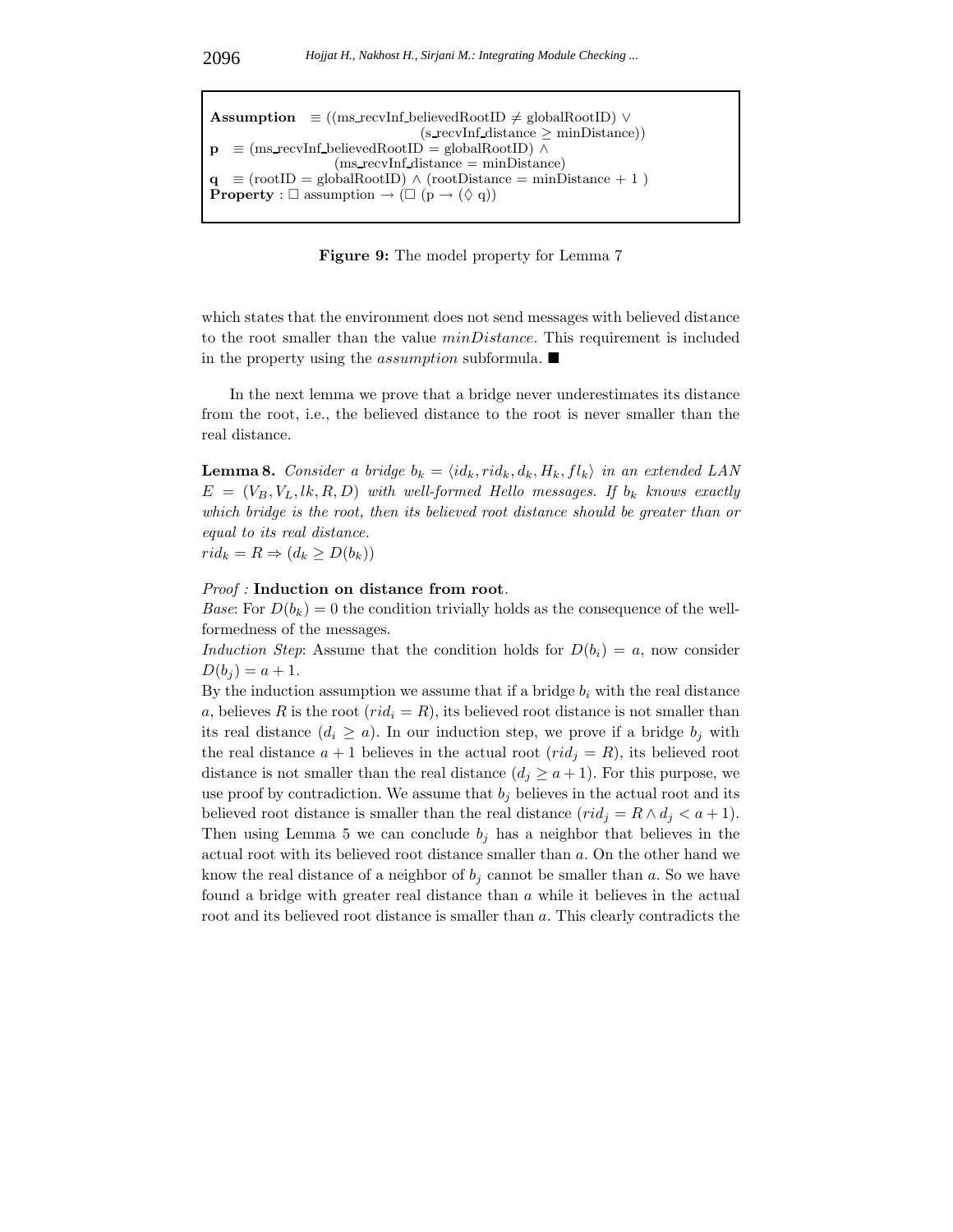induction assumption and we are done.

$$
rid_j = R \land d_j < a + 1 \Rightarrow \qquad \qquad \text{(Lemma 5)}
$$
\n
$$
\exists b_x \in \text{neigh}(b_j) \bullet \text{rid}_x = R \land d_x < a \Rightarrow \qquad \qquad \exists b_x \in V_B \bullet D(b_x) > a \land \text{rid}_x = R \land d_x < a
$$

In Lemma 9, we show that whenever a bridge  $b_k$  blocks its port to a LAN, there is another bridge  $b_x$  that has an unblocked port to the same LAN. We also prove that  $b_x$  has a real distance not smaller than the believed distance of  $b_k$  to the actual root.

**Lemma 9.** *Consider a bridge*  $b_k = \langle id_k, rid_k, d_k, H_k, fl_k \rangle$  *in an extended LAN*  $E = (V_B, V_L, lk, R, D)$ . Assume  $b_k$  believes in the actual root. In this situation, b*<sup>k</sup> will not block its port to a LAN unless there is another bridge with a real distance not greater than the believed root distance of* b*<sup>k</sup> having an unblocked port to the shared LAN.*

∀l ∈ V*<sup>L</sup>* ∧ ¬fl*k*(l) • (rid*<sup>k</sup>* = R → ∃b*<sup>x</sup>* ∈ neigh(b*k*) • (D(x) ≤ d*<sup>k</sup>* ∧ fl*x*(l)))

### *Proof :* **Module checking and deduction***.*

In the first step of the proof we use model checking similar to what is done in Lemma 5 and Lemma 7. In this step we prove that when a bridge  $b_k$  blocks its port to a LAN  $l$ , there exists another bridge  $b_x$  on  $l$  whose port to  $l$  is unblocked and its believed root distance is equal to or smaller than the believed root distance of  $b_k$ . The verified property is illustrated in Figure 10. In the next step of the proof using Lemma 8 we conclude the real distance of  $b_x$  is not greater than the believed root distance of  $b_k$ .

(Model Checking: )  $\forall l \in V_L \land \neg fl_k(l) \bullet (rid_k = R \rightarrow$ ∃m ∈ H*<sup>k</sup>* • m.rid = rid*<sup>k</sup>* ∧ m.brd ≤ d*k*) ⇒ ∀l ∈ V*<sup>L</sup>* ∧ ¬fl*k*(l) • (rid*<sup>k</sup>* = R →  $\exists b_x \in \text{neigh}(b_k) \bullet \text{rid}_x = \text{rid}_k \land d_x \leq d_k \land fl_x(l) \Rightarrow$  (Lemma 8) ∀l ∈ V*<sup>L</sup>* ∧ ¬fl*k*(l) • (rid*<sup>k</sup>* = R →  $\exists b_x \in \text{neigh}(b_k) \bullet D(b_x) \leq d_k \wedge fl_x(l)$ 

Now we prove the correctness of the root election in Theorem 10. We show that in the stable state every bridge believes in the actual root and the believed root distance of each bridge is equal to its real distance.

**Theorem 10.** *Consider an extended LAN*  $E = (V_B, V_L, lk, R, D)$  *with well* $f \circ r$  *formed Hello messages. In the stable state, each bridge*  $b_k = \langle id_k, rid_k, d_k, H_k, fl_k \rangle$ *has the correct belief about the root:*  $rid_k = R \wedge d_k = D(b_k)$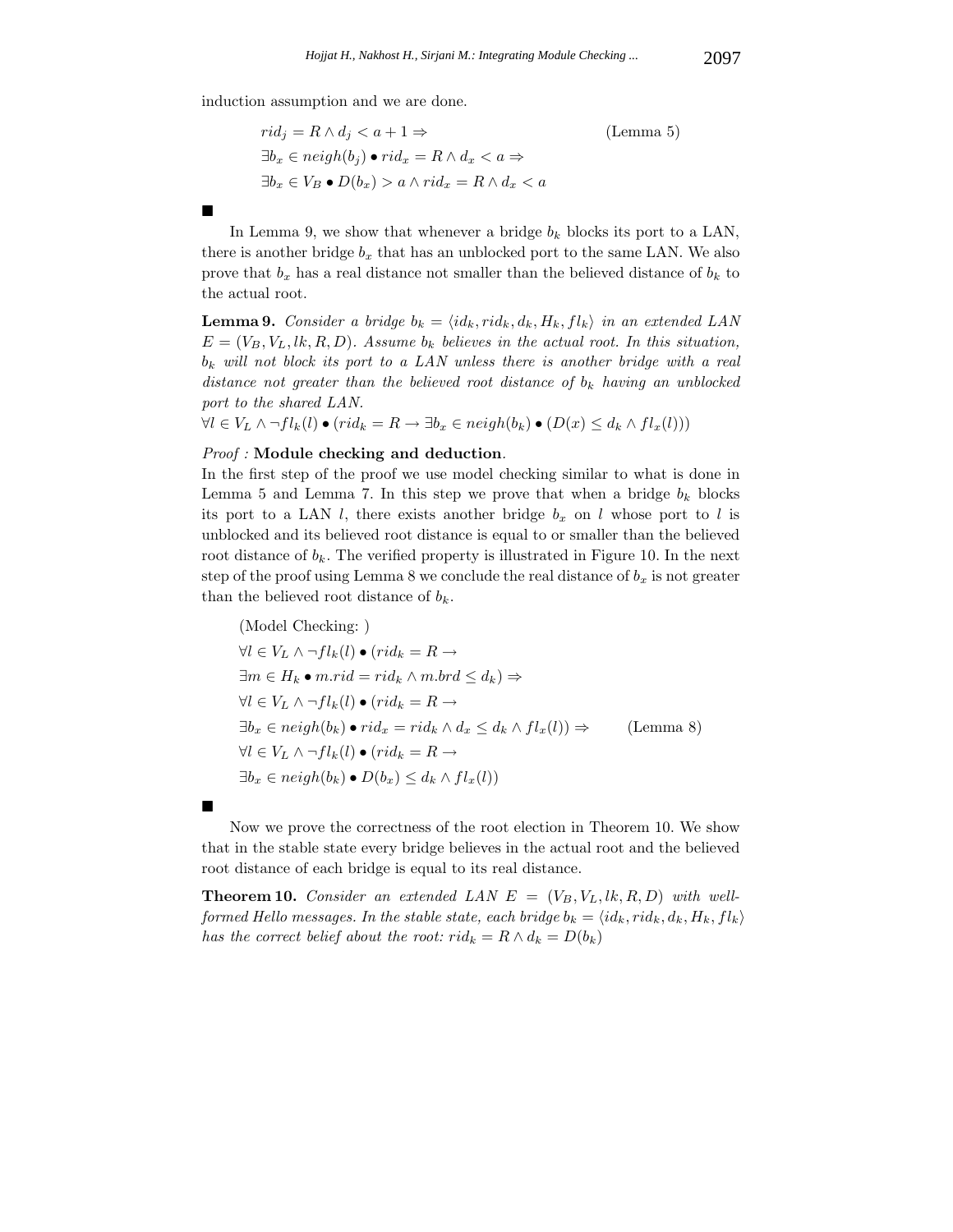$\mathbf{p}$  ≡ (ms\_recvInf\_believedRoot = *r*)  $\wedge$ (ms\_recvInf\_distance  $\leq l$ )  $\wedge$  $(ms$  recvInf sender  $= i$ )  $\mathbf{q} \equiv (\text{rootID} = r) \wedge (\text{rootDistance} = l) \wedge (\neg \text{IamDesignated}[i])$ **Property** :  $(\Box \neg q) \lor (\neg q \sqcup p)$ 

#### **Figure 10:** Property for Lemma 9

#### *Proof :* **Induction on distance from root***.*

*Base*: For  $D(b_k) = 0$  the condition trivially holds, due to the assumption of well-formedness.

*Induction Step:* Assume that the condition holds for  $D(b_i) = a$ , now consider  $D(b_i) = a + 1.$ 

First we prove that  $b_j$  will eventually receive a message m with  $rid = R$  and  $brd = a.$ 

$$
D(b_j) = a + 1 \Rightarrow
$$
  
\n
$$
\exists b_x \in neigh(b_j) \bullet D(b_x) = a \Rightarrow
$$
 (induction assumption)  
\n
$$
\exists b_x \in neigh(b_j) \bullet (rid_x = R \land d_x = a) \Rightarrow
$$
 (Lemma 9)  
\n
$$
\exists b_x \in neigh(b_j), \forall l \in V_L \bullet (fl_x(l) \lor
$$
  
\n
$$
\exists b_y \in neigh(b_x) \bullet (fl_y(l) \land D(b_y) = a)) \Rightarrow
$$
  
\n
$$
(\exists m \in H_k \bullet m.rid = R \land m.brd = a)
$$
 (1)

Where *l* is the LAN ID of the shared LAN between  $b_y$  and  $b_j$ .

Next, we show that among the messages with the minimum rid received by  $b_j$ ,  $mmr(b_j)$ , the message m reports the minimum distance to the actual root.

| $D(b_i) = a + 1 \Rightarrow$                                                                                 |           |
|--------------------------------------------------------------------------------------------------------------|-----------|
| $\forall b_x \in \mathit{neigh}(b_i) \bullet D(b_x) \geq a \Rightarrow$                                      | (Lemma 8) |
| $\forall b_x \in \mathit{neigh}(b_i) \bullet (b_x \cdot rid = R \rightarrow b_x \cdot d \geq a) \Rightarrow$ |           |
| $\forall m \in mnr(b_x) \bullet (m.brd \geq a)$                                                              | (2)       |

According to 1 and 2 and Lemma 7 we conclude the theorem.

### **6.2 Unique Designated Bridge**

Among the bridges that are connected to a LAN, one of them should be designated for that LAN. This bridge does not block its port to the LAN. The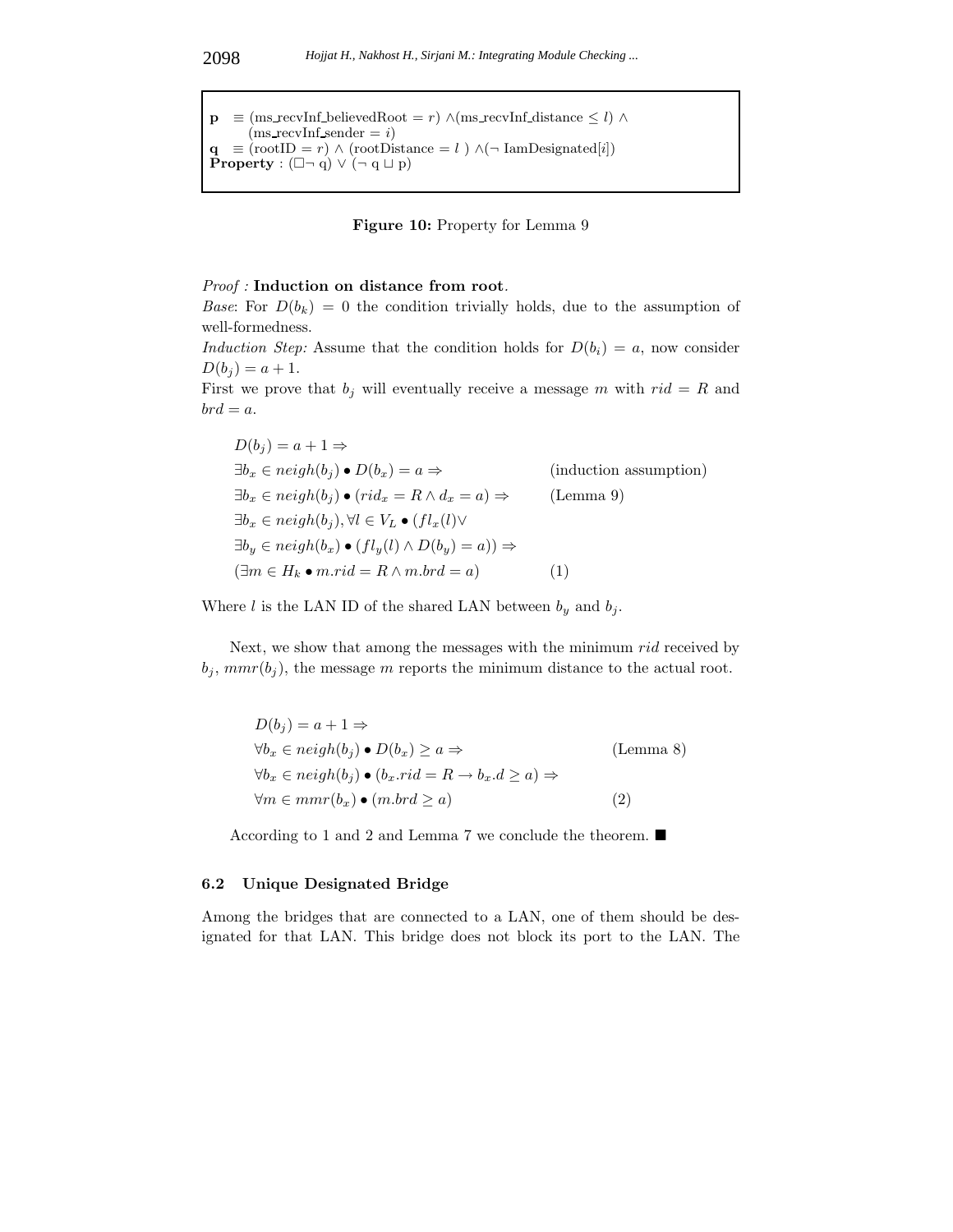designated bridge should have the least root distance. If two or more bridges have the same minimal root distance, the one with the smaller ID is the winner and is selected as the designated bridge. In order to prove that STP selects a correct single designated bridge for a LAN, first we prove Lemma 11. In this lemma we show that when a bridge  $b_i$  is connected to a "better" bridge  $b_j$  through a LAN  $l, b_i$  eventually disclaims to be designated for  $l$ . In the final step (corollary 12) we use Lemma 11 to conclude that in any LAN in the network, each bridge except the bridge that has the best shortest distance and the smallest ID disclaims to be designated for the LAN.

**Lemma 11.** *Consider an extended LAN*  $E = (V_B, V_L, lk, R, D)$ *, a LAN*  $l \in V_L$ *,*  $t_{w}$  bridges  $b_i = \langle id_i, rid_i, d_i, H_i, fl_i \rangle$  and  $b_j = \langle id_j, rid_j, d_j, H_j, fl_j \rangle$   $(b_i, b_j \in I_j)$  $V_B$ ) such that  $lk(b_i, l) = lk(b_i, l) = true$  (Figure 11.a). Suppose that  $b_i$  is "bet*ter*" *than*  $b_j$  ( $D(b_i) < D(b_j)$ , or  $D(b_i) = D(b_j)$  *and*  $id_i < id_j$ ). Regardless of *messages sent by the environment to*  $l$ ,  $b_i$  *and*  $b_j$ , *eventually*  $b_j$  *believes that it cannot be the designated bridge.*

### *Proof :* **Module Checking***.*

We choose bridge  $b_j$  as a component C, and the LAN l and other bridges including  $b_i$  that are connected to the bridge  $b_j$  will be the environment of C,  $E_C$  (Figure 11.b). We consider two assumptions on the messages sent by the environment. The first assumption is that the messages sent by E*<sup>C</sup>* do not cause the bridge  $b_j$  to believe that its distance to the actual root is smaller than the real distance.

# **Assumption1:**

$$
\forall m \in H_j \bullet (m.rid = R \rightarrow m.brd + 1 \ge D(b_j))
$$

As the second assumption, we require that in the stable state, there exists a message  $m'$  received by the bridge  $b_j$  from the LAN l with a believed root ID  $m'.rid$  equal to the actual root and the believed root distance  $m'.brd$  smaller than the real distance of the bridge, or in the tie condition, with the sender ID of the message smaller than  $b_i$ .

#### **Assumption2:**

$$
\exists m' \in H_j \bullet m'.rid = R \land lk(m'.sid, l) \land (m'.brd < D(b_j) \lor (m'.brd < D(b_j))
$$

The first assumption trivially follows from Theorem 8 and the fact that the maximum difference between the real distances of neighbor bridges is one ( the neighbors distances from the root have to be equal or differs by 1). For the second assumption, according to Theorem 10 in the stable state, for the bridge  $b_i$  we have  $rid_i = R \wedge d_i = D(b_i)$  and by using Lemma 9 we know either  $b_i$  or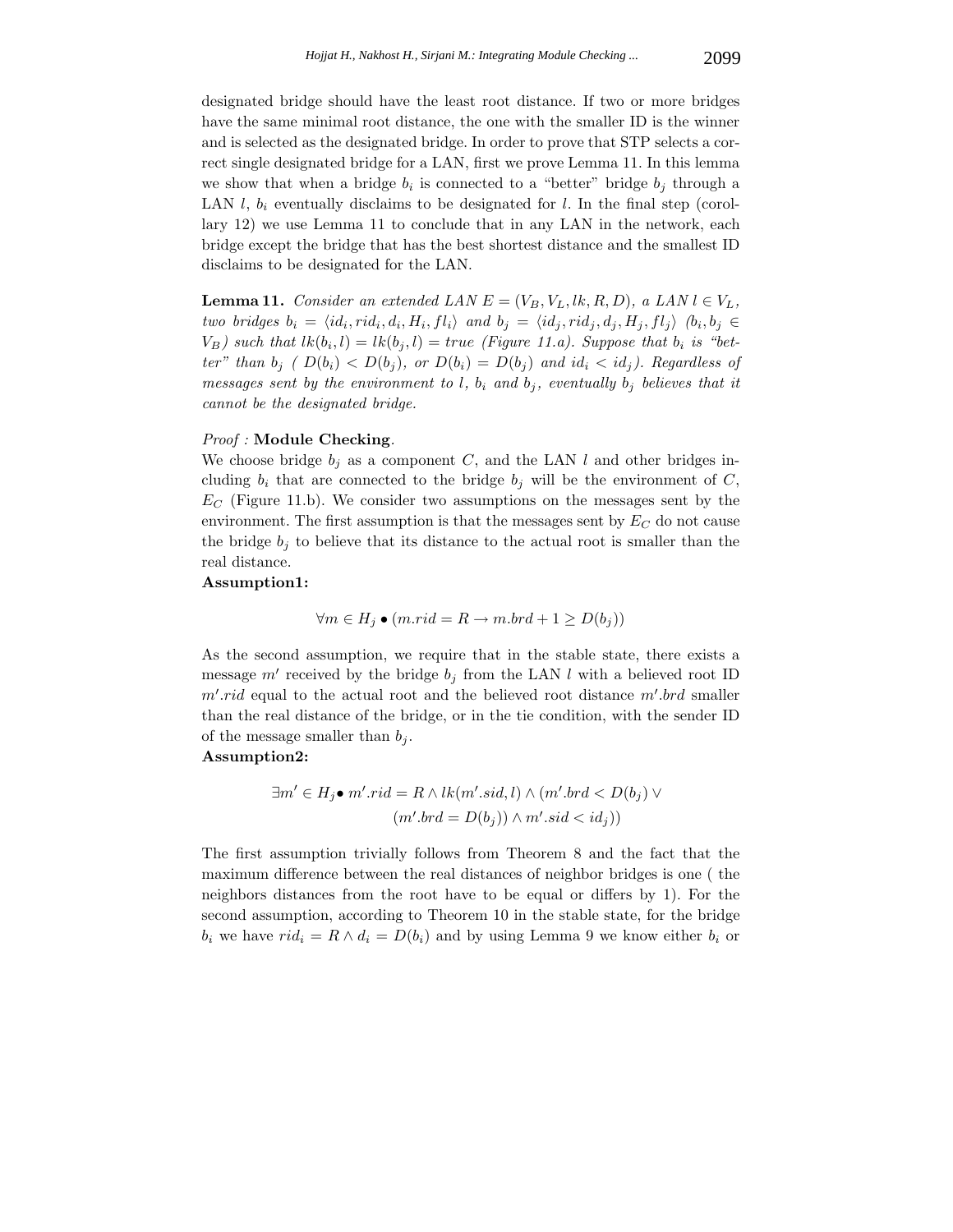

Figure 11: **a**) Closed system, bridge i is *better* than the bridge j **b**) Component C and its environment E*<sup>c</sup>*

a bridge better than  $b_i$  is designated for the LAN  $l$  and its port to the LAN is unblocked. Therefore we conclude that the bridge  $b_j$  receives a message with the properties mentioned in the second assumption.

If the stated assumptions hold for the E*<sup>C</sup>* messages, then C should guarantee that it eventually does not continue to be the designated bridge for l. In other words, this is the guarantee specification:

$$
fl_j(l) = false
$$

The property that is needed to be checked for the system is illustrated in Figure 12. The assumptions on the environment are included in the property as assumption1 and assumption2 subformulas, and the bridge component is composed with an environment that generates arbitrary messages.

The Rebeca code is model checked and the property is proved to be true.

**Corollary 12.** *Using STP each LAN will have exactly one designated bridge, which is the one with the shortest path to the root and the smallest ID.*

Consider every pair of the bridges in a single LAN. Using Lemma 11, and also the distinctness of the bridge IDs we can conclude that none of the bridges except the best one will remain designated for the LAN. Also according to Lemma 9 a bridge will remain designated for a LAN unless there is a better bridge connected to that LAN, so the best bridge always remains designated for the LAN.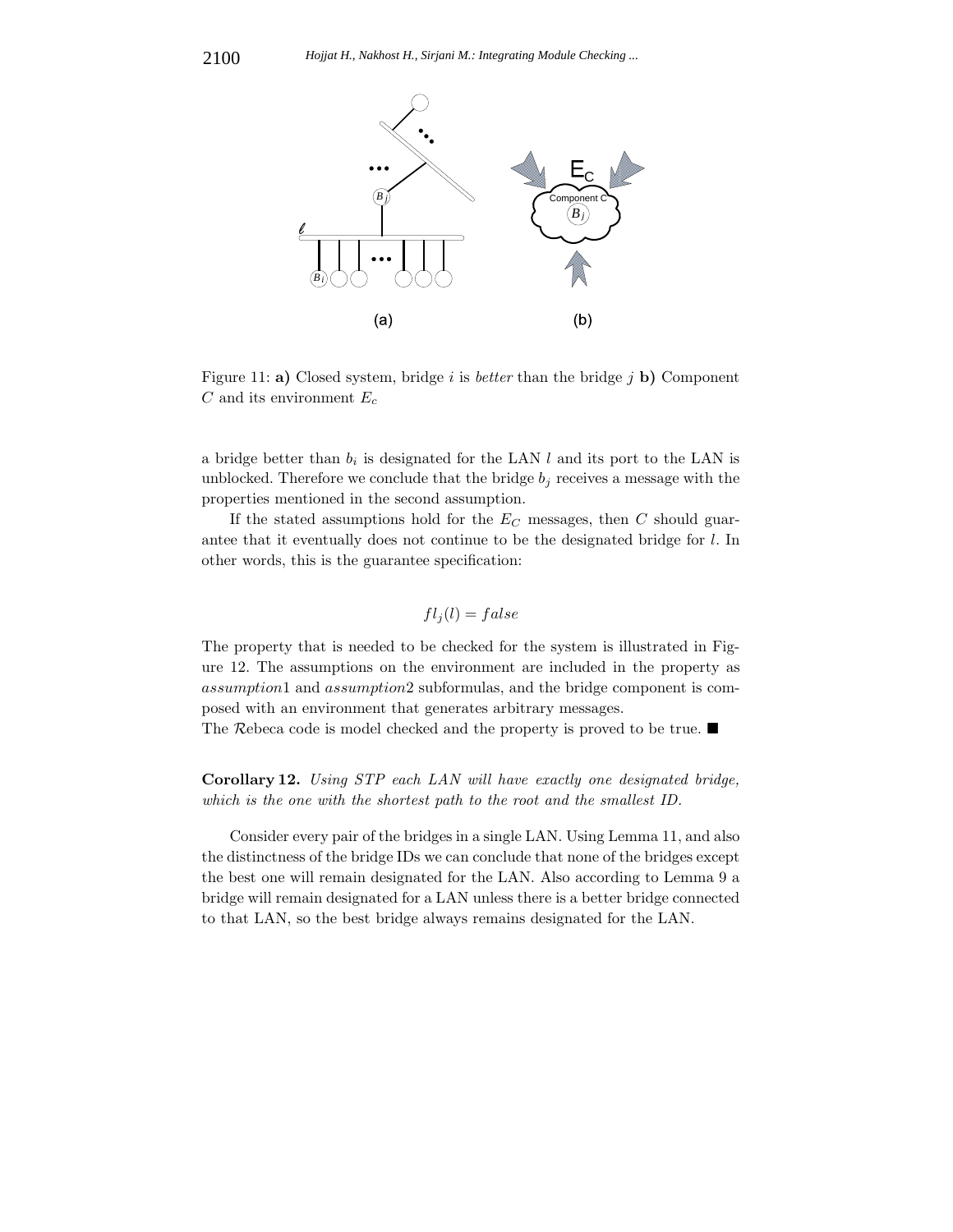| <b>assumption1</b> $\equiv$ (ms_recvInf_believedRoot $\neq$ globalRootID $\vee$                                                                           |  |
|-----------------------------------------------------------------------------------------------------------------------------------------------------------|--|
| ms recyInf distance + $1 > d_i$ )                                                                                                                         |  |
| <b>assumption2</b> $\equiv$ ms recvInf believed Root $=$ global RootID $\land$                                                                            |  |
| ms recvInf sender = $l \wedge$ (ms recvInf distance < $d_i \vee$                                                                                          |  |
| $(\text{ms\_recvInf\_distance} = d_j \wedge \text{ms\_recvInf\_senderID} < id_j))$                                                                        |  |
| <b>Property</b> : $\square$ assumption $1 \rightarrow \square$ (assumption $2 \rightarrow (\lozenge \square (\square \square \text{1amDesignated}[l]))))$ |  |





**Figure 13:** The predecessor LAN

### **6.3 Unique Predecessor LAN**

The predecessor LAN of a bridge is the LAN that provides "better" information for that bridge. Consider Figure 13. We prove that if one of the LANs is closer to the root (so, provides some "better" messages) then finally it will be selected as the predecessor LAN of the bridge.

The proof structure is the same as for Lemma 11. We consider a bridge and two connected LANs one of which is better than the other. Using modular verification we prove that eventually the bridge believes that the worse LAN cannot be its predecessor. With a discussion similar to Corollary 12 we can prove that the selection of the predecessor LAN is correct. The Rebeca code for this requirement is also model checked.

We showed that a root is elected correctly by Theorem 10, that each LAN has a unique designated bridge by Corollary 12, and that each bridge has a unique predecessor LAN.

# **7 Conclusion**

Having analyzed the unique ancestor selection of the STP protocol in a previous paper [Hojjat et al. 2006] we completed our work by proving all features of a tree: there is a single root and each node has one ancestor. The proof is based on induction on the real distance of a bridge to the actual root. For proving that a bridge has the desired behavior in an arbitrary environment, we apply the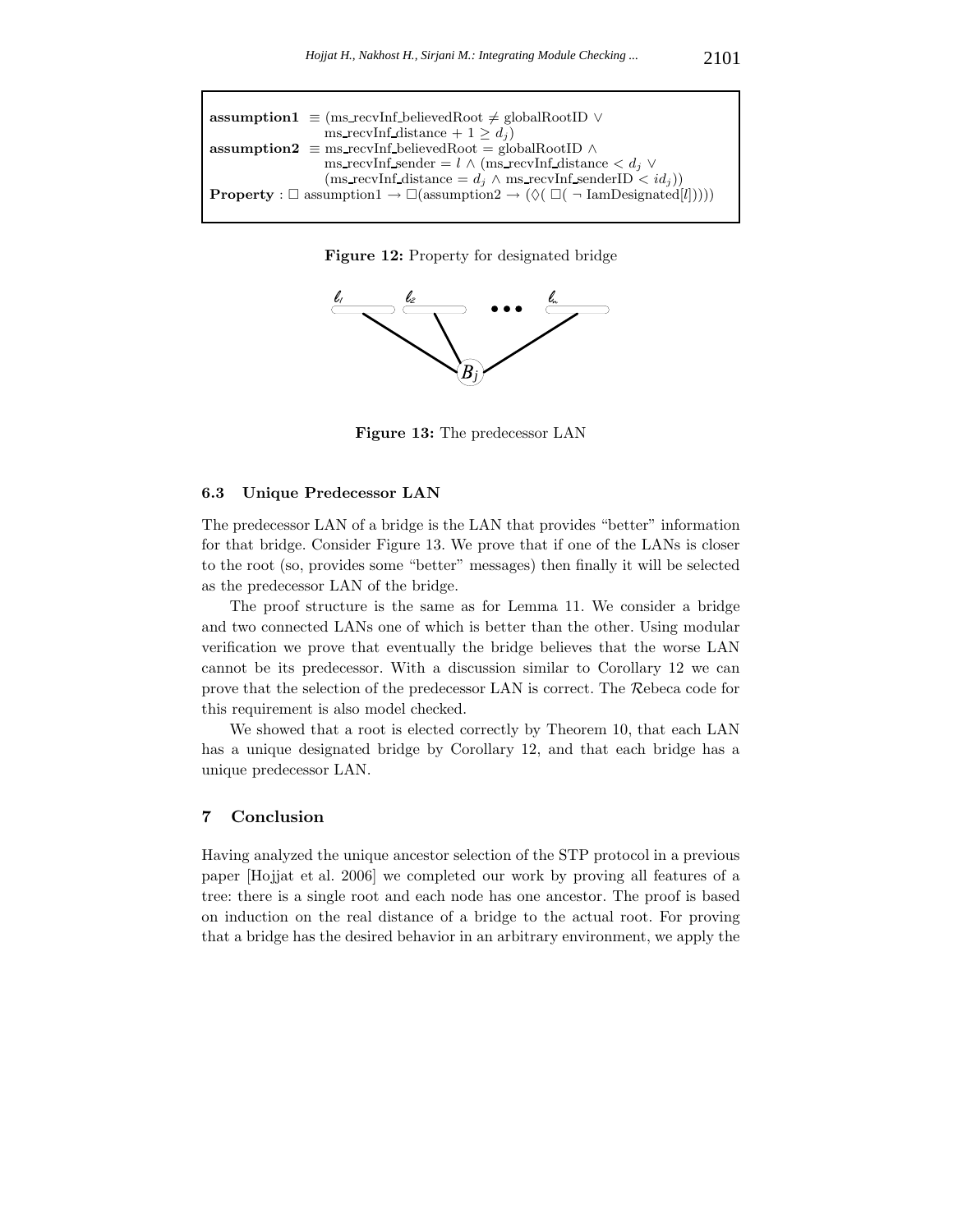module checking framework of Rebeca. The nature of the language, its simplicity in modeling, the supporting tools, and the provided verification theories make Rebeca a good means for model checking network protocols.

## **Acknowledgement**

This study was supported by the University of Tehran under the research number 8101915/1/02.

### **References**

- [Agha 1986] Agha, G.: "Actors: a model of concurrent computation in distributed systems"; MIT Press, 1986.
- [Bhargavan et al. 2000] Bhargavan, K., Gunter, C.A., Obradovic, D.: "Fault origin adjudication", Proceedings of the third workshop on Formal methods in software practice (FMSP'00), 2000, 61–71.
- [Bhargavan et al. 2002] Bhargavan, K., Gunter, C.A., Obradovic, D.: "Formal verification of standards for distance vector routing protocols"; Journal of the ACM 49, 4 (2002), 538-576.
- [Bolognesi et al. 1987] Bolognesi, T., Brinksma, E.:"Introduction to the ISO specification language LOTOS"; Computer Networks and ISDN Systems 14, 1 (1987), 25-59.
- [Cisco 1997] Cisco Systems Inc.: "Understanding Spanning-Tree Protocol"; http:// www.cisco.com/
- [Clarke et al. 1986] Clarke, E.M., Emerson, E.A., Sistla, A.P.: "Automatic verification of finite-state concurrent systems using temporal logic specifications", ACM Transactions on Programming Languages and Systems (TOPLAS)8, 2(1986), 244-263.
- [Clarke et al. 1999] Clarke, E.M., Grumberg, O., Peled, D.A.: "Model checking"; MIT Press, 1999.
- [Fanjul et al. 1998] Fanjul, J.G., Tuya, J., Corrales, J.A.: "Formal Verification and Simulation of the NetBill Protocol Using SPIN", Proceedings of the 4th International Workshop on Automata Theoretic Verification with the SPIN Model Checker (SPIN'98), 1998, 195-210.
- [Fernandez et al. 1996] Fernandez, J.C., Garavel, H., Kerbrat, A., Mounier, L., Mateescu, R., Sighireanu, M.: "CADP - A Protocol Validation and Verification Toolbox"; Proceedings of the 8th International Conference on Computer Aided Verification (CAV '96), 1996, 437-440.
- [Gallier 1985] Gallier, J.H.:"Logic for computer science: foundations of automatic theorem proving"; Harper & Row Publishers, 1985.
- [Gordon et al. 1993] Gordon, M.J.C., Melham, T.F.:"Introduction to HOL: a theorem proving environment for higher order logic"; Cambridge University Press, 1993.
- [Harel et al. 1985] Harel, D., Pnueli, A.: "On the development of reactive systems"; Logics and models of concurrent systems, 1985, 477-498.
- [He et al. 2004] He, Y., Janicki, R.: "Verifying protocols by model checking: a case study of the wireless application protocol and the model checker SPIN"; Proceedings of the conference of the Centre for Advanced Studies on Collaborative research (CASCON'04), 2004, 174-188.
- [Hewitt et al. 1973] Hewitt, C., Bishop, P., Steiger, R.: "A universal modular actor formalism for artificial intelligence"; Proceedings of the International Joint Conference on Artificial Intelligence (IJCAI'73), 1973, 235-245.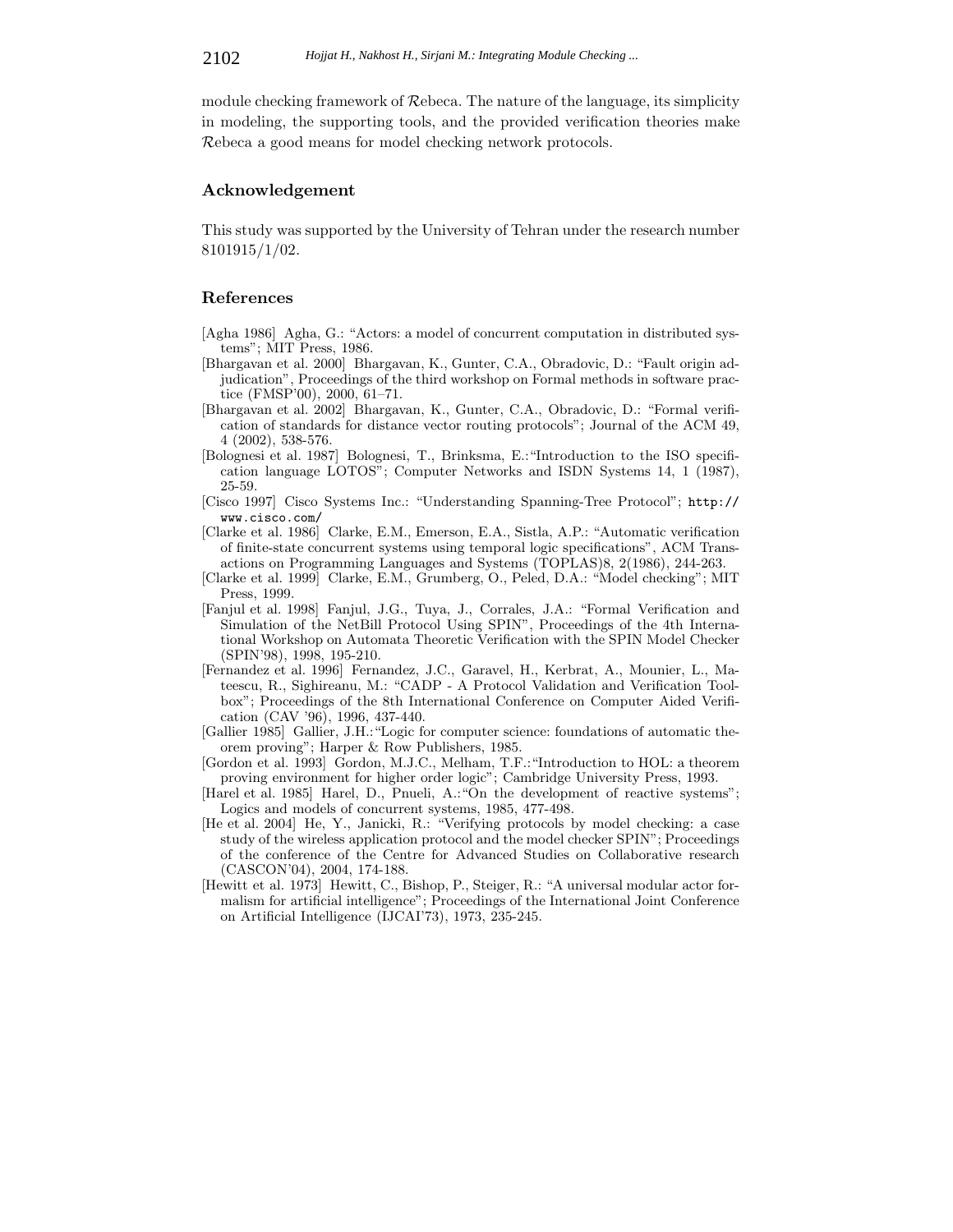- [Hojjat et al. 2006] Hojjat, H., Nakhost, H., Sirjani, M.:"Formal Verification of the IEEE 802.1D Spanning Tree Protocol Using Extended Rebeca"; Proceedings of the First IPM International Workshop on Foundations of Software Engineering (FSEN'05), 2005, 139-154.
- [Holzmann 1991] Holzmann, G. J.:"Design and Validation of Computer Protocols"; Prentice-Hall , 1991.
- [Holzmann 1997] Holzmann, G. J.:"The Model Checker SPIN"; IEEE Transaction on Software Engineering 23, 5 (1997), 279-295.
- [IEEE 2004] IEEE Standard for Local and metropolitan area networks: Media Access Control (MAC) Bridges, IEEE Std 802.1D-2004 (Revision of IEEE Std 802.1D-1998), IEEE Computer Society, 2004.
- [Jaghoori et al. 2005] Jaghoori, M.M., Sirjani, M., Mousavi, M.R., Movaghar, A.: "Efficient Symmetry Reduction for an Actor-Based Model"; Proceedings of the 2nd International Conference on Distributed Computing and Internet Technology (ICD-CIT'05), 2005, 494-507.
- [Jaghoori et al. 2006] Jaghoori, M.M., Movaghar, A., Sirjani, M.: "Modere: the modelchecking engine of Rebeca"; Proceedings of the ACM symposium on Applied computing (SAC'06), 2006, 1810-1815.
- [Kupferman et al. 1996] Kupferman, O., Vardi, M.Y., Wolper, P.: "Module Checking"; Proceedings of the 8th International Conference on Computer Aided Verification (CAV '96), 1996, 75-86.
- [Kupferman et al. 1997] Kupferman, O., Vardi, M.Y.: "Module Checking Revisited", Proceedings of the 9th International Conference on Computer Aided Verification (CAV'97), 1997, 36-47.
- [Kupferman et al. 1999] Kupferman, O., Vardi, M.Y.: "Robust Satisfaction"; Proceedings of the 10th International Conference on Concurrency Theory (CONCUR'99), 1999, 383-398.
- [Kupferman et al. 2001] Kupferman, O., Vardi, M.Y., Wolper, P.: "Module Checking"; Information and Computation 164, 2(2001), 322-344.
- [Lai et al. 2007] Lai, R., Tsang, T.: "Timed verification of the reliable adaptive multicast protocol"; Journal of Systems and Software 80, 2(2007), 224-239.
- [Leen et al. 2006] Leen, G., Heffernan, D.: "Modeling and Verification of a Timetriggered Networking Protocol"; Proceedings of the International Conference on Systems and International Conference on Mobile Communications and Learning Technologies (ICN/ICONS/MCL'06), 2006, 178.
- [Manna et al. 1983] Manna, Z., Pnueli, A.: "How to cook a temporal proof system for your pet language"; Proceedings of the 10th ACM SIGACT-SIGPLAN Symposium on Principles of Programming Languages (POPL'83), 1983, 141-154.
- [Manna et al. 1992] Manna, Z., Pnueli, A.: "The temporal logic of reactive and concurrent systems"; Springer-Verlag New York, 1992.
- [Manna et al. 1995] Manna, Z., Pnueli, A.: "Temporal verification of reactive systems: safety"; Springer-Verlag New York, 1995.
- [McMillan 1993] McMillan, K.: "Symbolic Model Checking"; Kluwer Academic Publishers, 1993.
- [Mongiello 2006] Mongiello, M.: "Finite-state verification of the ebXML protocol"; Electronic Commerce Research and Applications 5, 2 (2006) 147-169.
- [Perkins et al. 2003] Perkins, C., Belding-Royer, E., Das, S.; "Ad hoc On-Demand Distance Vector (AODV) Routing", RFC 3561, Internet Engineering Task Force (IETF), 2003.
- [Perlman 1985] Perlman, R.: "An algorithm for distributed computation of a spanning tree in an extended LAN"; Proceedings of the ninth symposium on Data communications (SIGCOMM '85), 1985, 44-53.
- [Rebeca Homepage] http://khorshid.ece.ut.ac.ir/~rebeca/
- [de Roever et al. 2001] de Roever, W.-P., de Boer, F., Hannemann, U., Hooman, J., Lakhnech, Y., Poel, M., Zwiers, J.: "Concurrency Verification: Introduction to Com-